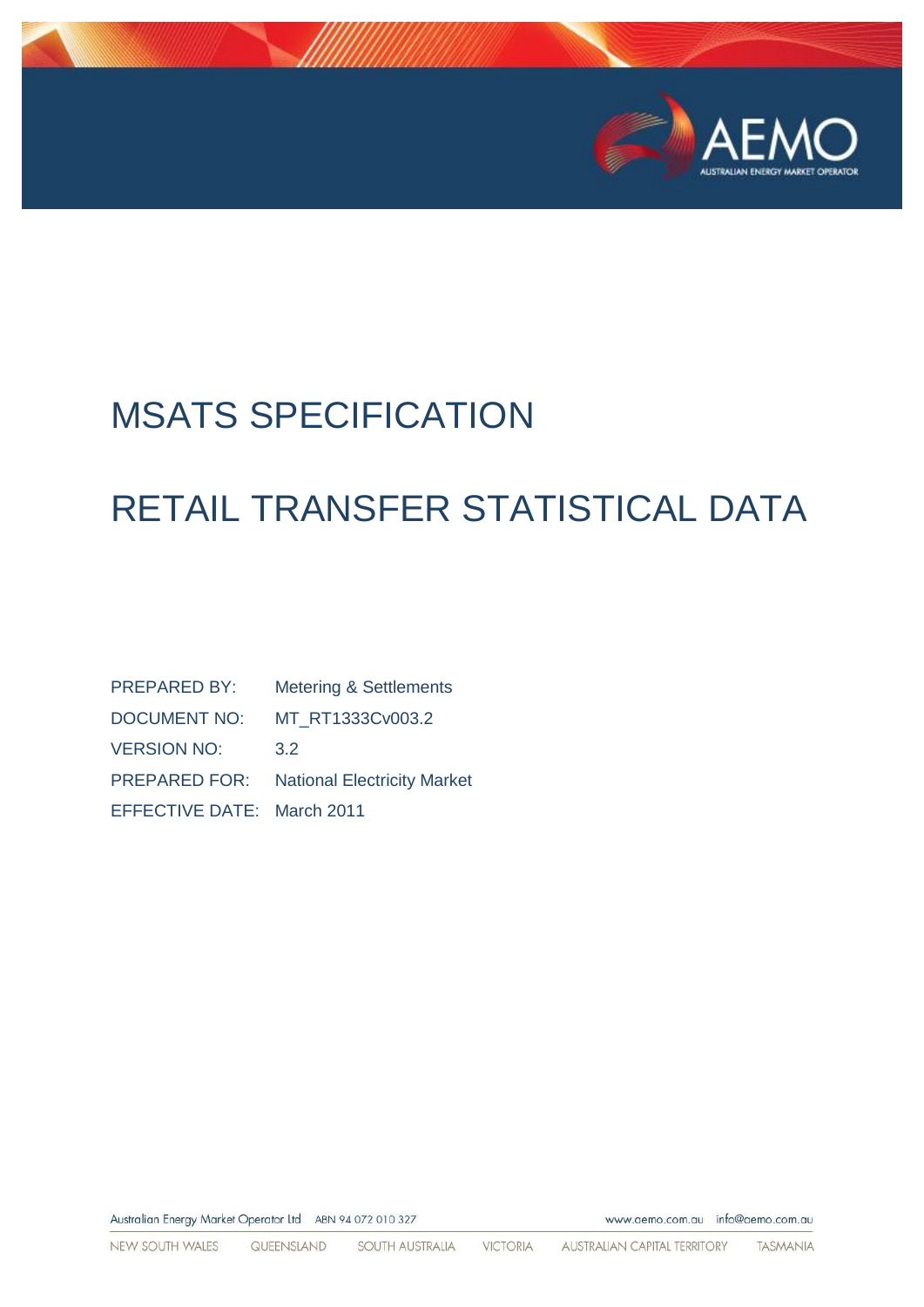## Important Disclaimer

This document is made available to you on the following basis:

- (a) **Purpose**  This document is provided to you for information purposes only. You are not permitted to commercialise it or any information contained in it.
- (b) **Reliance**  This document may be subsequently amended. Any reliance on this document is at your own risk.
- (c) **Intellectual Property**  AEMO Limited is the owner of the copyright in this document. All rights are reserved. All material is subject to copyright under the Copyright Act 1968 (Commonwealth) and permission to copy it, or any parts of it, must be obtained in writing from AEMO. AEMO is the owner of all other intellectual property rights in this document and the information contained in it. You must not in any way, or by any means, store, reproduce or modify it without AEMO's express written consent.
- (d) **No Warranty**  Neither AEMO, nor any of AEMO"s advisers, consultants or other contributors to this document (or their respective associated companies, businesses, partners, directors, officers or employees) make any representation or warranty, express or implied, as to the currency, accuracy, reliability or completeness of this document, or the information contained in it.
- (e) **No Liability**  To the maximum extent permitted by law, neither AEMO, nor any of its advisers, consultants or other contributors to this document (or their respective associated companies, businesses, partners, directors, officers or employees) shall have any liability (whether arising from negligence or otherwise) in respect of your use of the information (including any reliance on its currency, accuracy, reliability or completeness) contained in this document.
- © [2011] AEMO Limited is the owner of the copyright in this document. All Rights reserved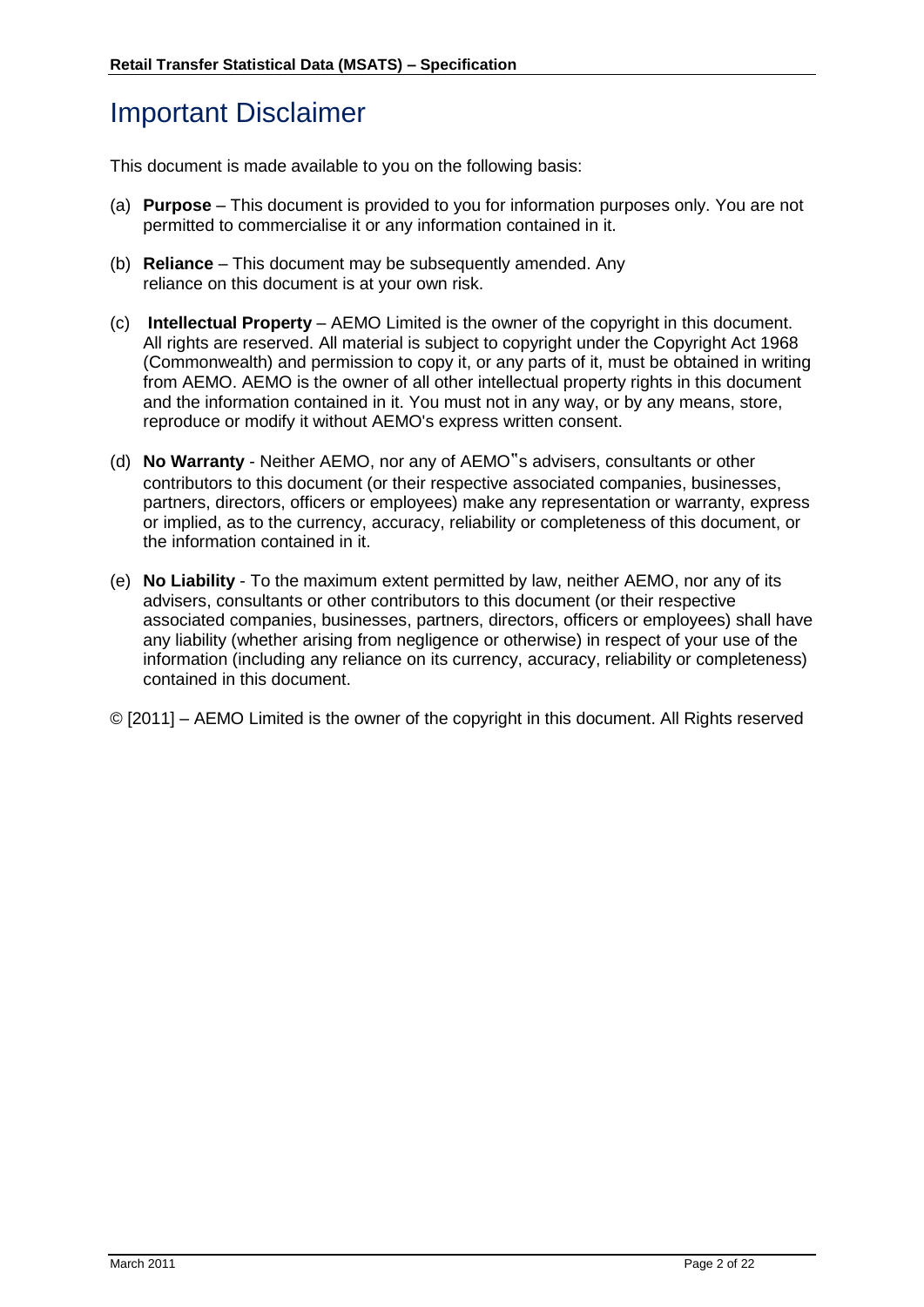# Version Control

| <b>VERSION</b>   | <b>DATE</b> | <b>DETAILS</b>                                                                                                                                                                                                                                                                                                                                                                                  |
|------------------|-------------|-------------------------------------------------------------------------------------------------------------------------------------------------------------------------------------------------------------------------------------------------------------------------------------------------------------------------------------------------------------------------------------------------|
| MT RT13433v004   | 02 Apr 2002 | This document describes the statistics published each month that were<br>sourced from the Metering Administration System (MAS).<br>It describes all statistics produced up from 01-Jul-1998 to 12-Jan-2002.<br>It supersedes the document MT_RT1333v002 but the only change from<br>the older version is to note that the document only describes the<br>statistics reported up to 12-Jan-2002. |
| MT RT1333Bv001   | 02 Apr 2002 | This document explains what is included in the statistics published from<br>13-Jan-2002 to 23-June-2003. These statistics are from MSATS.                                                                                                                                                                                                                                                       |
| MT RT1333Cv001   | 24 Jun 2003 | This document explains what is included in the statistics published from<br>24-Jun-2003 onwards. These statistics are from MSATS This document<br>supersedes the document MT_RT1333BV001.                                                                                                                                                                                                       |
| MT_RT1333Cv002   | 30 Nov 2007 | This document supersedes the document MT_RT1333CV001. SA data<br>became Public from October 2006.                                                                                                                                                                                                                                                                                               |
| MT_RT1333Cv003   | 11 Jun 2009 | This document supersedes the document MT_RT1333CV002 and<br>includes the new transfer statistic items M57, M57A and M57B.                                                                                                                                                                                                                                                                       |
| MT_RT1333Cv003.1 | 20 Aug 2009 | Minor updates to reflect the change in governance from NEMMCO to<br>AEMO. No content change.                                                                                                                                                                                                                                                                                                    |
| MT_RT1333Cv003.2 | 24 Mar 2011 | This document supersedes the document MT_RT1333CV003.1 and<br>provides information on the changes to the method and layout of the<br>statistics.                                                                                                                                                                                                                                                |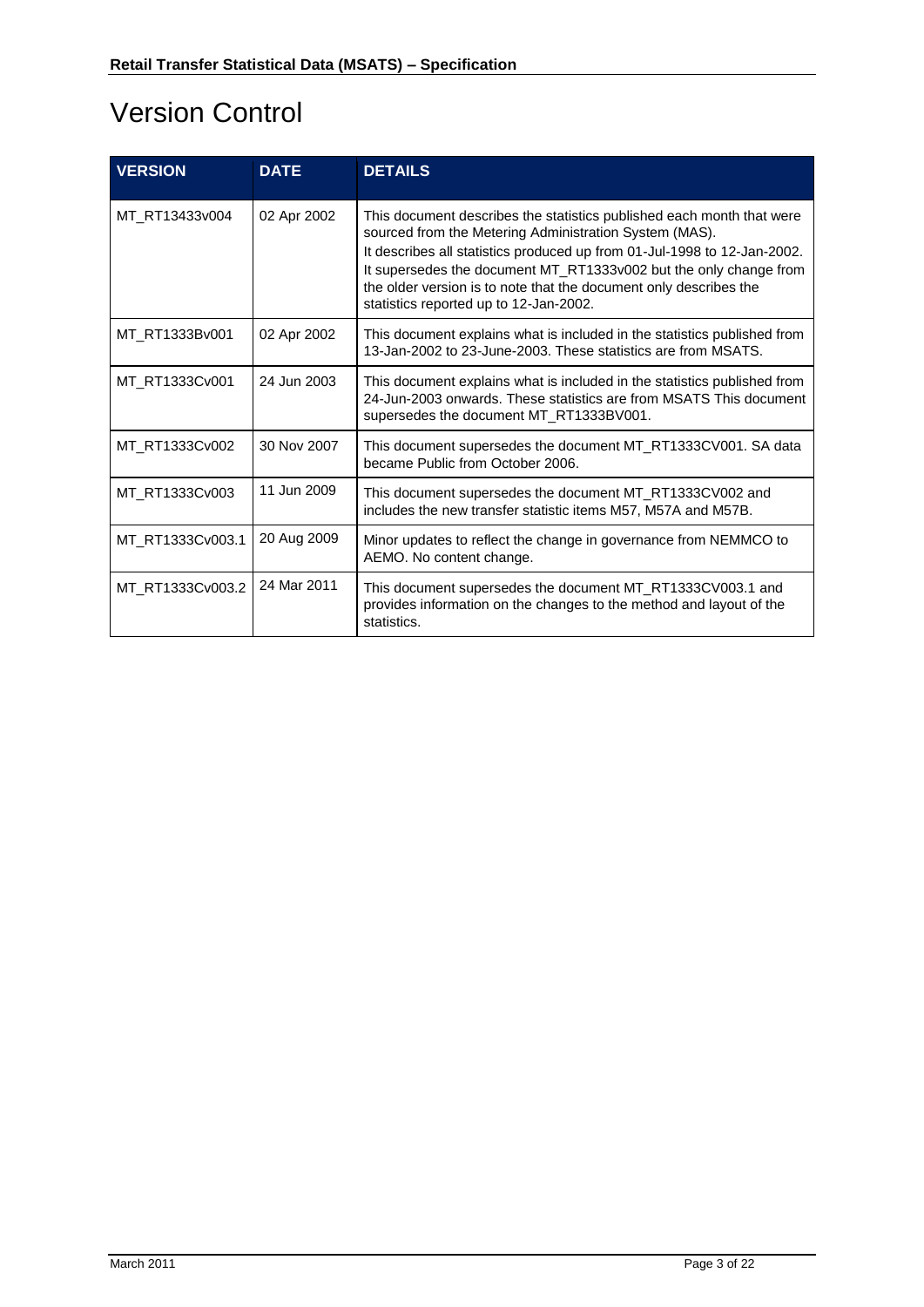# **Table of Contents**

| $\mathbf{1}$ . |  |
|----------------|--|
| 2.             |  |
| 3.             |  |
| 4.             |  |
| 5.             |  |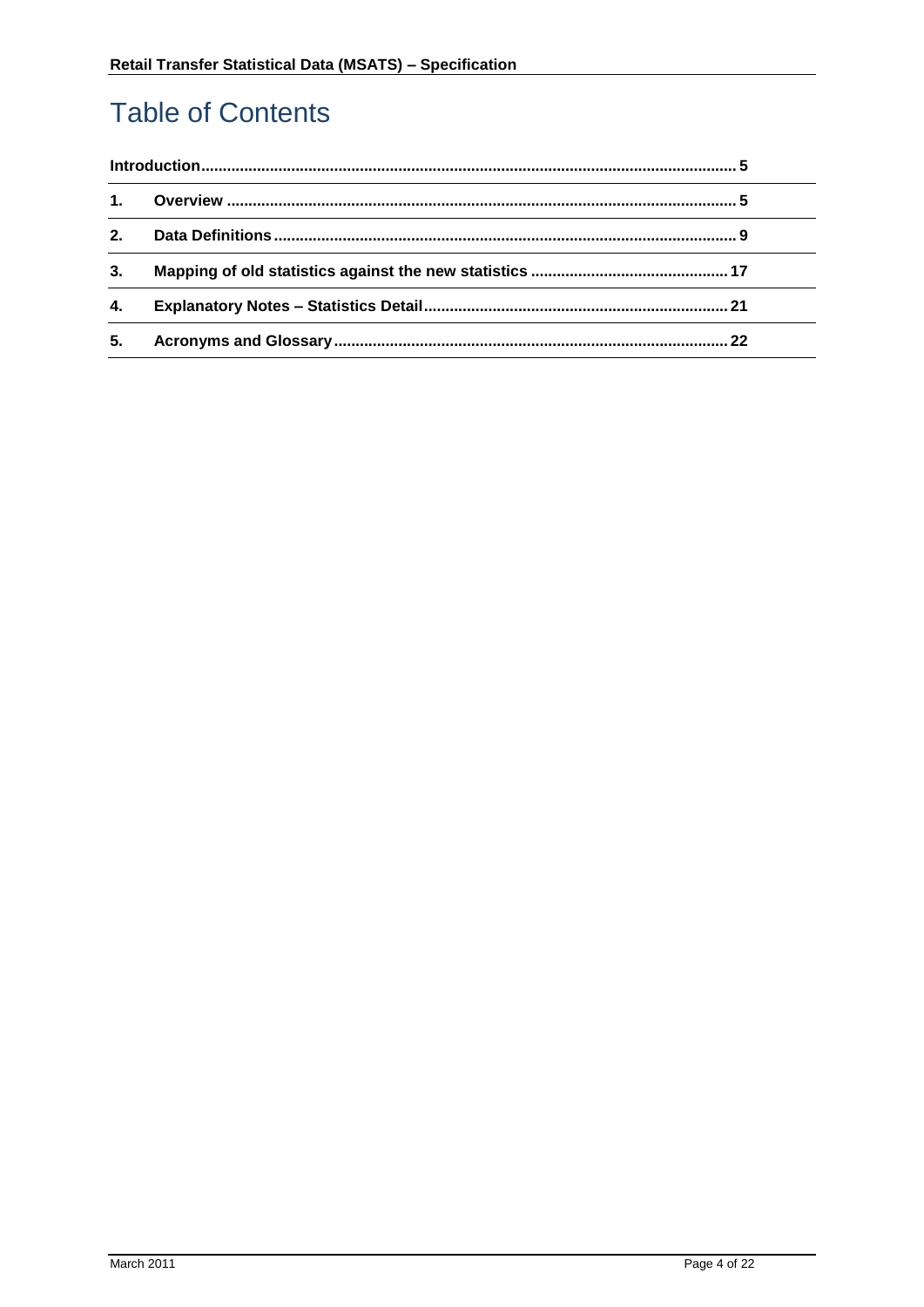#### <span id="page-4-0"></span>**Introduction**

Prior to the start of Full Retail Competition (FRC) NEMMCO regularly posted data on its web site that contained statistics on retail transfers. These statistics were based on data taken from NEMMCO"s Metering Administration System (MAS).

MAS was replaced on 13 January 2002 by MSATS (NEMMCO"s Market Settlement and Transfer Solution), the new system developed to support FRC.

Following requests from Jurisdictions, Participants and Service Providers, AEMO publishes the numbers of retail transfers registered in MSATS.

Consultation was carried out and comments were received from various interested parties on the proposal of publishing this retail transfers data. After incorporating the comments from the interested parties, the retail transfers data that is published is defined in this document.

This document specifies how the retail transfers statistical data is counted and represented from 24 June 2003 onwards. Section 3 defines the new statistics codes. Mapping between the old and new statistics codes is explained in section 4.

From July 2009 the data is published on AEMO"s web site on a **monthly basis**.

#### <span id="page-4-1"></span>**1. Overview**

In the previous system that was used to manage retail transfers (MAS) only connection points that were transferring to another retailer were registered.

In MSATS, because of a requirement to support NMI Discovery in NSW, Victoria, ACT, QLD (Energex Network Only) and SA, all NMIs in those jurisdictions are held, whether they are Tier 1 or Tier 2. For Ergon network in QLD and in Tasmania where there is no FRC, a similar business process is being used as was used in the past. NMIs are only loaded into MSATS when they transfer.

The processes that are the basis for the counting of the statistics described in this document look for any MSATS Change Requests where either a Financially Responsible Market Participant (FRMP), which is the consumer"s retailer, or the Local Retailer (LR), is identified. The Change Requests on which either a FRMP and/or a LR are identified cover eight basic business process:

- 1. Change of Retailer
- 2. Creation of a NMI
- 3. Change of Local Retailer
- 4. Corrective action to backdate information about a NMI (taken by AEMO)
- 5. Invoke ROLR
- 6. Change of Secondary Parent FRMP for an Embedded Network
- 7. Change of Local Retailer Child NMI in an Embedded Network
- 8. Management of External Profile Shapes

The most common business processes that will form the basis of these statistics are Types 1 and 2. Types 3 - 7 are rare and there are no Type 8 transactions at present.

MSATS defines a:

- **Tier 1** NMI as one where, on the date being reported, the FRMP participant id and the LR participant id were the same participant id; and a
- **Tier 2** NMI as one where, on the date being reported, the FRMP participant id and the LR participant id were not the same participant id.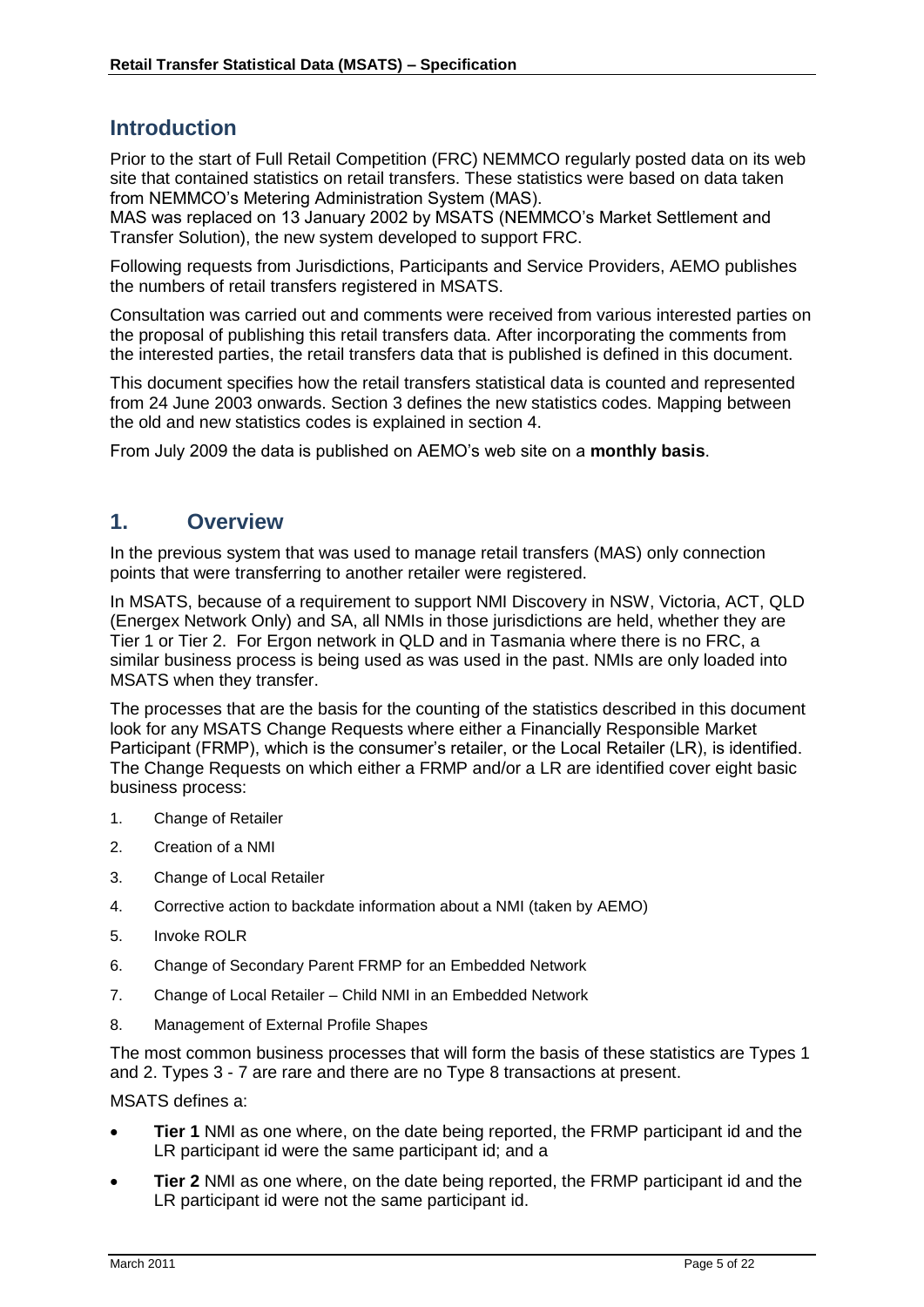For each change request that either was completed on the date being reported or was in progress, the statistics processing identifies what the NMI"s current tier status is (by checking the existing master records for the FRMP and LR) and what it has either just become (for completed transactions) or will become (for in-progress transactions) once the change request is completed.

If the change request is to create a NMI (i.e. there is no existing master record), for the purposes of this report, its existing status is assumed to be Tier 1.

The numbers of transferred consumers reported in the statistics (except for the new statistics M57 and M57A) represent the number of completed change requests in MSATS for a change of retailer Participant ID or to create a new second tier connection point. The statistics do not necessarily indicate a churn from one company to another as they are dependent on the number of Participant ids that a company has in MSATS. Some of these statistics do include transfers between Participant ids that are owned by the same company.

In December 2008, the Information Exchange Committee (IEC) and Retail Market Executive Committee (RMEC) noted changes associated with NEMMCO's reporting on consumer transfer statistics that indicate (to industry and jurisdictions) the number of consumer (NMIs) transferring between retailers. The committees noted that a number of factors had emerged that impact the interpretation of the reported statistics (e.g. mergers and acquisitions, different company ABNs, movements between the same retailer, IT systems limitations).

The IEC and RMEC endorsed the Business Process and Data Reference Group (PDRG) proposal to provide a new statistical report that rolls statistics up to corporate company level (rather than at a Participant ID), with the flexibility to allow participants to request additional participant IDs be included and be added to an existing company for reporting purposes.

The new consumer transfer statistic M57 is based on the current M47 Participant ID statistic however references Company ID. This essentially means that all Participant ID based statistics are rolled up into Company ID if multiple Participant IDs share the same Company ID. Where the previous Company ID is the same as new Company ID, a transfer has been made from one participant ID to another Participant ID which belongs to the same Company.

The new consumer transfer statistic M57A measures a change in Financially Responsible Market Participant (FRMP) where the previous FRMP belongs to a different corporation. Therefore transfers between different Participant IDs of the same company or corporation (where participants have requested additional participant IDs across different Company IDs be grouped together) are not measured (included).

The new consumer transfer statistic M57B (which is a summation of the M57A statistic by jurisdiction and nmi classification) is used for transfer data published on the website from 1 June 2009 (i.e. they are included in the May 2009 report. Note that in the May 2009 report, the historical values have been recalculated from 1 July 2007 using the new statistic). For this new statistic, a transfer is defined as a change in Financially Responsible Market Participant (FRMP) where the previous FRMP belongs to a different company or corporation (where participants have requested additional participant IDs across different Company IDs be grouped together). Therefore transfers between different Participant ids of the same organisation are not measured.

Please note that as a result:

- the new statistic may not reflect all consumer transactions taking place in MSATS
- the definition of Company ID and Participant ID may still not completely reflect the accurate ownership structure due to different ACNs used by an organisation.

Since the inception of these monthly statistics, the process has been managed manually by AEMO Metering & Settlements staff. In mid 2010 AEMO embarked on a project to fully automate the collection and distribution of the montly statistics. Along with the input and cooperation of jurisdictions a review of the data that is being provided was reviewed to check that it still met market and jurisdictional requirments.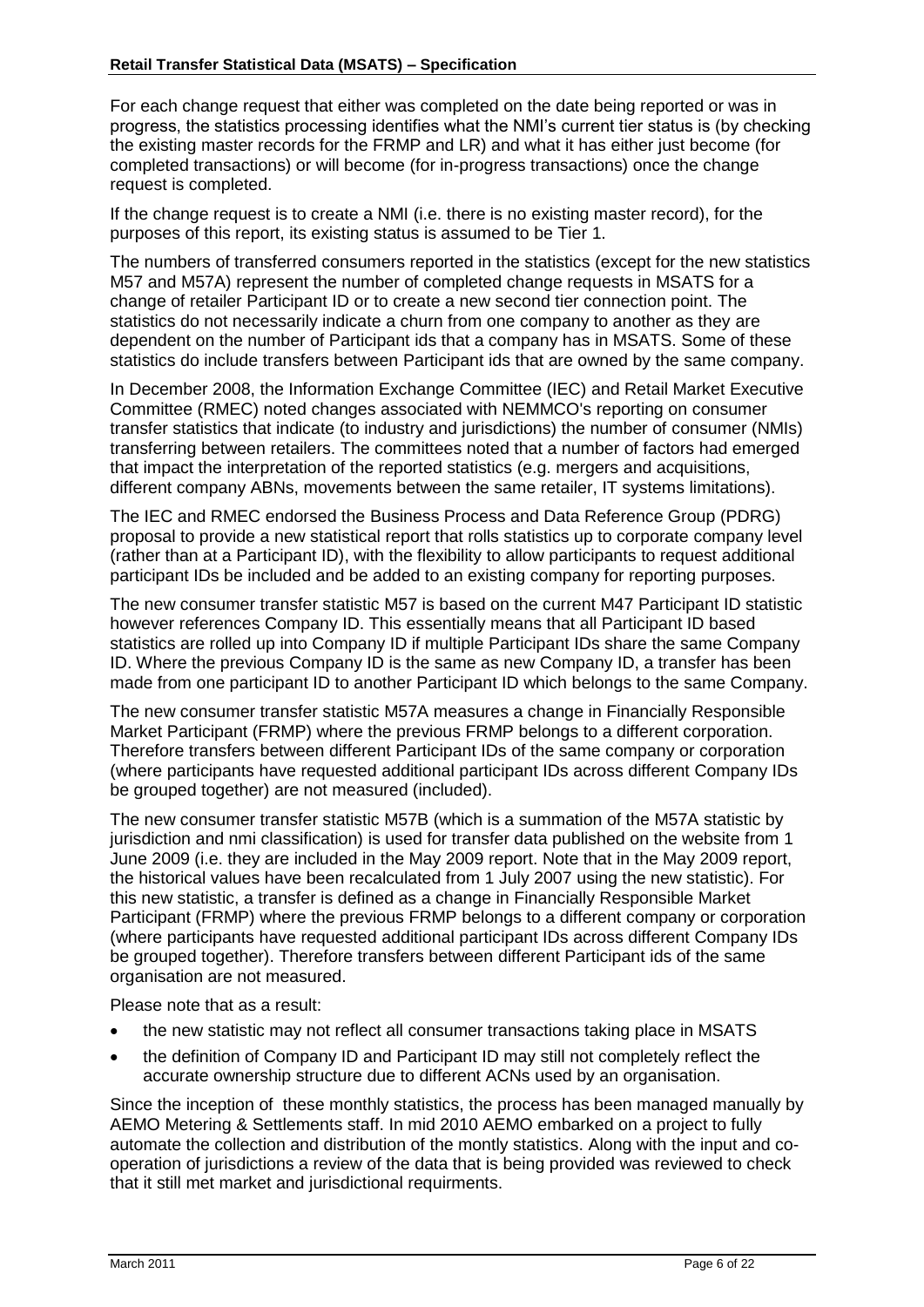As a result of this review and the changes to the processing of the monthly statistics, a number of changes in the layout of the data being provided have been identified. The updated statistics will be released commencing from the March 2011 reporting period

#### **Changes**

The following items will no longer be reported on and provided;

- 1. The provision of Jusridctional NMI Discovery data "CATS\_NMI\_Discovery\_Jurisdiction xxx\_mmmyyyy.xls"
- 2. The current practice of providing individual jurisdiction transfer data "C5\_xxx\_mmmyyyy.xls" with graphs will also cease.

Each month commening with the March 2011 statistics, AEMO will provide for public release via the AEMO website, a single .pdf summary document and two .csv files

The .pdf file will include;

- 1. A table of summary statistics for NSW,QLD,VIC & SA provide the following;
	- 1.1. One month annualised transfer rate
	- 1.2. Total consumers transferred in the NEM to date (including preceeding month)
	- 1.3. Number of small consumer transfers in progress at month end (including preceeding month)
	- 1.4. Small consumer transfers completed in the reporting month
- 2. A graph showing the Small Monthly Consumer transfers over a 2 year rolling window per NEM jurisdiction.
- 3. A graph showing the Historical Monthly Annualised Transfer Rate over a 3 year rolling window per NEM jurisdiction.
- 4. A graph showing the Total Number of National Metering Identifiers (NMIs) since Jan 2002 per jurisdiction

The .csv files will be;

1. "cats\_cr\_csv\_yyymm.csv"

This file will replace the previous file "stats running total mmmyyyy.xls" and continues to provide the total numbers per month of the various change requests submiited to MSATS. The format of this file is different to the historically provided file, however the data remains the same.

2. "Public Jur Data csv\_yyyymm.csv"

This file will replace the previous file "WebData\_C5\_Public\_mmmyyyy.csv" and continues to provide the M2, M22, M23, M28, M30, M31, M32, M4, M42, M43, M50, M52, M53, M54, M57B & M6 statistics.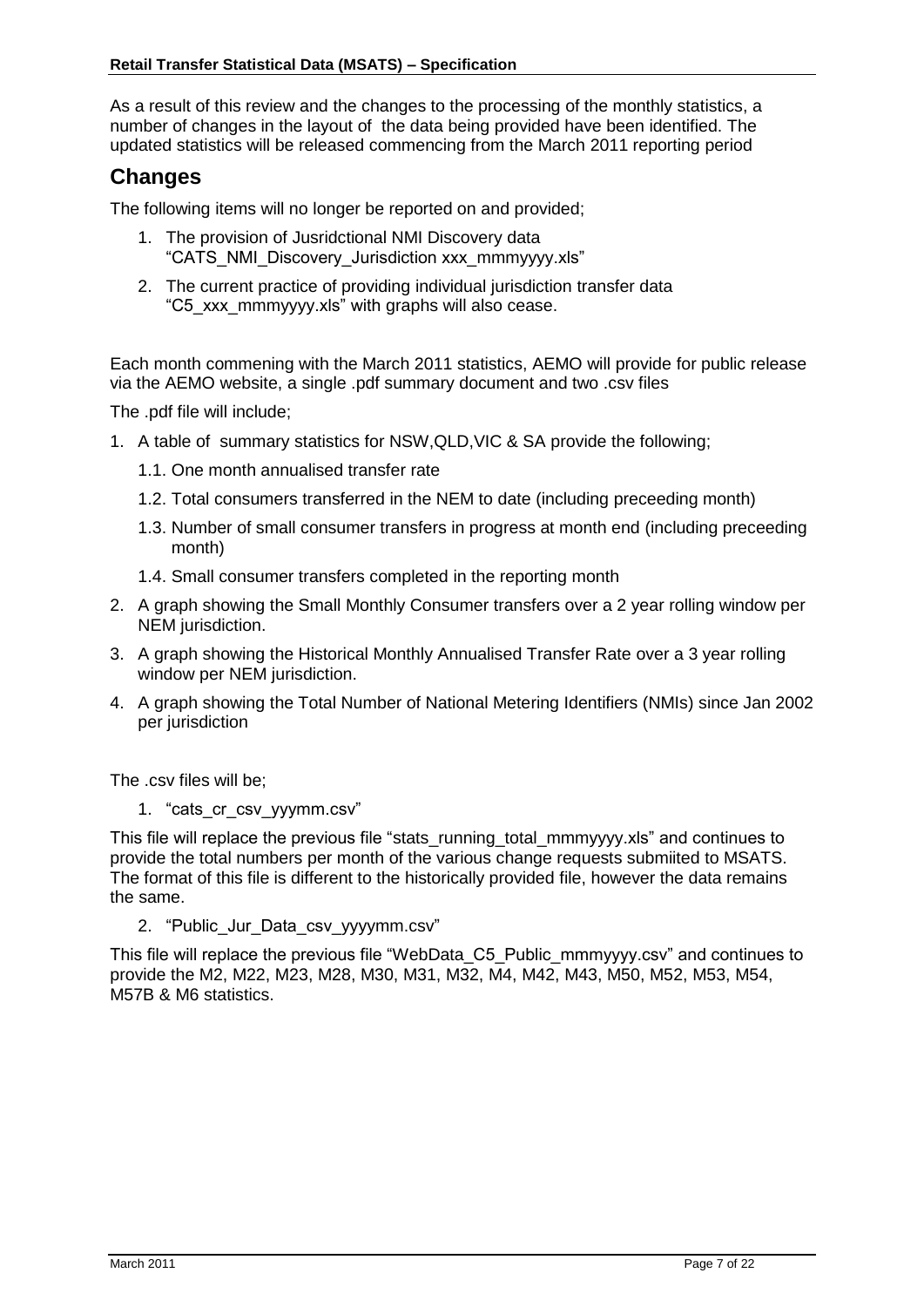The table below lists each of the MSATS Change Reason Codes (CR Code) that allow the specification of a FRMP and/or LR. For more information about each of these Change Reason Codes refer to the *MSATS Procedures*. See also Section 5 of this document "Explanatory Notes – Statistics Detail" for more information on how the statistics are interpreted.

| <b>CR CODE</b> | <b>CHANGE REASON CODE DESCRIPTION</b>                   | <b>TYPE</b>             |
|----------------|---------------------------------------------------------|-------------------------|
| 1000           | <b>Change Retailer</b>                                  | 1                       |
| 1010           | Change Retailer - Retro Align to Meter Read             | 1                       |
| 1020           | Change Retailer - Retro - Long Term / Error (not SMALL) | 1                       |
| 1030           | Change Retailer - Move-In                               | 1                       |
| 1040           | Change Retailer - Move-In - Retrospective               | 1                       |
| 1050           | Change Retailer - FRMP not RP (not SMALL)               | 1                       |
| 1051           | Change Retailer - Retro - FRMP not RP (not SMALL)       | 1                       |
| 1080           | Change Retailer - Child NMI                             | 1                       |
| 1081           | Change Retailer - Child NMI - Retro Align Meter Rd      | 1                       |
| 1082           | Change Retailer Child - Retro: Long Term / Error        | 1                       |
| 1083           | Change Retailer Child NMI - Move-In                     | 1                       |
| 1084           | Change Retailer Child NMI - Move-In - Retro             | 1                       |
| 1090           | Change Retailer - ENC Large - FRMP not RP               | 1                       |
| 1091           | Change Retailer - ENC Large - FRMP not RP - Retro       | 1                       |
| 2000           | <b>Create NMI Details</b>                               | $\overline{2}$          |
| 2001           | Create NMI Details - Retrospective                      | $\overline{2}$          |
| 2003           | Create NMI Details - Retrospective (Tier 1 Only)        | $\overline{2}$          |
| 2020           | Create NMI Details - Embedded Network Child             | $\overline{2}$          |
| 2021           | Create NMI Details - Emb Network Child - Retro          | $\overline{2}$          |
| 2100           | <b>Create External Profile Shape</b>                    | 8                       |
| 2500           | Create NMI, Datastream + Meter Details                  | $\overline{c}$          |
| 2501           | Create NMI, Datastream + Meter Details - Retro          | $\overline{2}$          |
| 2520           | Create NMI, D/stream + Meter Details - Emb NC           | $\overline{2}$          |
| 2521           | Create NMI, D/stream + Meter - Emb NC - Retro           | $\overline{2}$          |
| 5001           | <b>Backdate NMI Start Date</b>                          | $\overline{\mathbf{4}}$ |
| 5021           | Backdate NMI Start Date - Embedded Network Child        | $\overline{4}$          |
| 5110           | Change External Profile Shape                           | $\bf{8}$                |
| 6400           | Change LR                                               | 3                       |
| 6401           | Change LR - Retrospective                               | 3                       |
| 6421           | Change LR - Child NMI - Retrospective                   | 3                       |
| <b>ECLR</b>    | Change of Local Retailer - Embed Net Child (Auto)       | 7                       |
| <b>EPFR</b>    | Change of FRMP - Embedded Network Parent (Auto)         | 6                       |
| <b>ROLR</b>    | Invoke Retailer of Last Resort (Auto)                   | 5                       |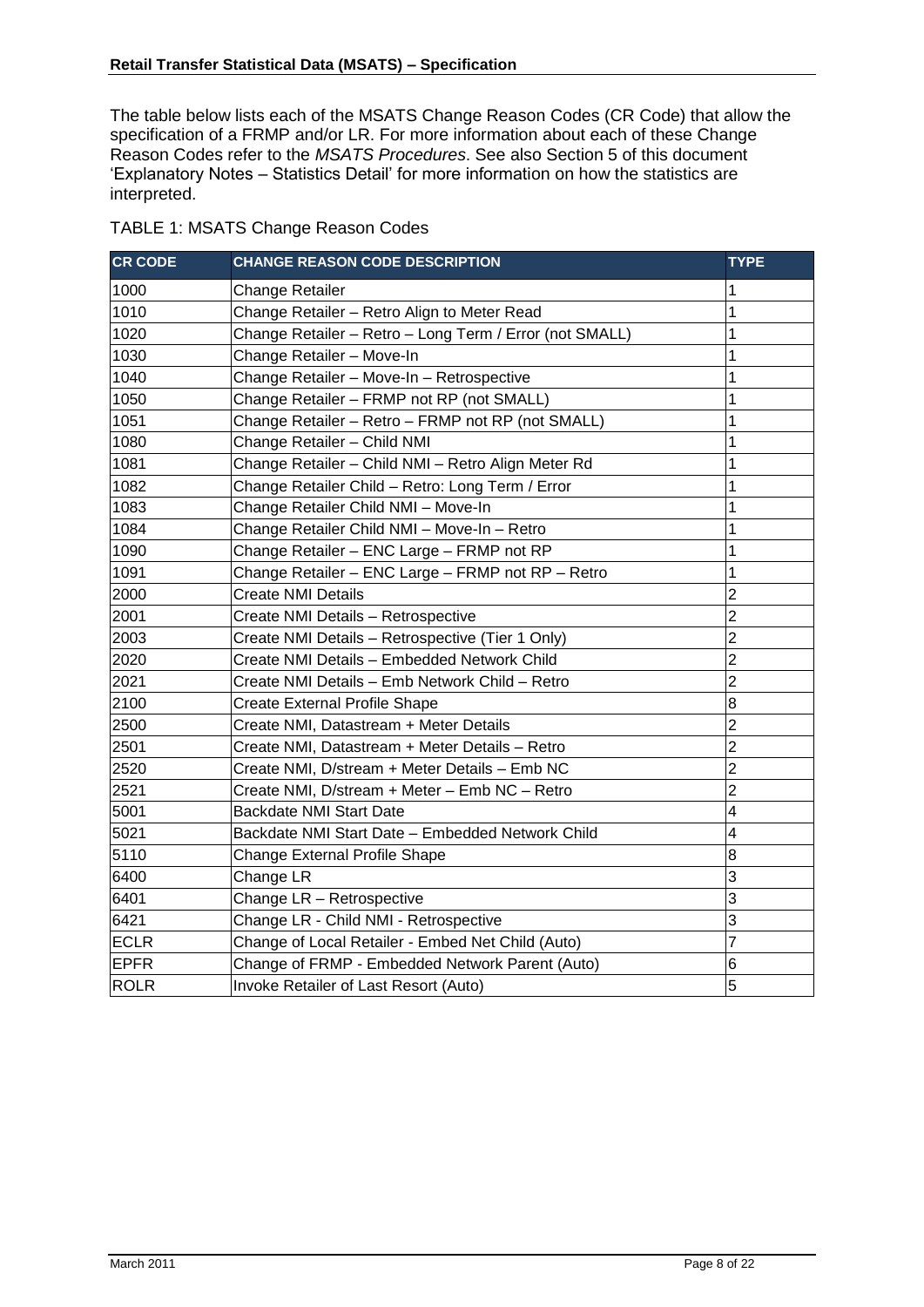#### **2. Data Definitions**

TABLE 2: Data Definitions

<span id="page-8-0"></span>

| <b>STATISTIC</b><br><b>SHORTCUT</b><br>(CODE) | <b>STATISTIC NAME</b>  | <b>STATISTICS DESCRIPTION</b>                                                        | <b>JURISDICTION</b><br>CODE | <b>STATISTICS</b><br><b>VISIBILITY</b> |
|-----------------------------------------------|------------------------|--------------------------------------------------------------------------------------|-----------------------------|----------------------------------------|
| M1                                            | CON_ACTIVET2_NMI_TOTAL | Gets total number of active Tier 2 Consumer NMIs                                     |                             | <b>PRIVATE</b>                         |
| M <sub>2</sub>                                | CON_ACTIVET2_NMI_JUR   | For each Jurisdiction, gets the total number of active Tier 2 Consumer NMIs.         | <b>TAS</b>                  | PRIVATE                                |
|                                               |                        |                                                                                      | <b>NEM</b>                  | PRIVATE                                |
|                                               |                        |                                                                                      | <b>ACT</b>                  | PRIVATE                                |
|                                               |                        |                                                                                      | <b>SA</b>                   | <b>PUBLIC</b>                          |
|                                               |                        |                                                                                      | QLD                         | <b>PUBLIC</b>                          |
|                                               |                        | <b>NSW</b>                                                                           | <b>PUBLIC</b>               |                                        |
|                                               |                        |                                                                                      | <b>VIC</b>                  | <b>PUBLIC</b>                          |
| M <sub>3</sub>                                | ACTIVET2_NMI_TOTAL     | Gets the total number of active Tier 2 NMIs                                          |                             | PRIVATE                                |
| M4                                            | ACTIVET2_NMI_JUR       | For each Jurisdiction, gets the total number of active Tier 2 NMIs                   | <b>TAS</b>                  | <b>PRIVATE</b>                         |
|                                               |                        |                                                                                      | <b>NEM</b>                  | <b>PRIVATE</b>                         |
|                                               |                        |                                                                                      | <b>ACT</b>                  | <b>PRIVATE</b>                         |
|                                               |                        |                                                                                      | <b>SA</b>                   | <b>PUBLIC</b>                          |
|                                               |                        |                                                                                      | QLD                         | <b>PUBLIC</b>                          |
|                                               |                        |                                                                                      | <b>NSW</b>                  | <b>PUBLIC</b>                          |
|                                               |                        |                                                                                      | <b>VIC</b>                  | <b>PUBLIC</b>                          |
| M <sub>5</sub>                                | ACTIVET2_NMI_CLASS     | For each NMI Class Code, gets the total number of active Tier 2 NMIs                 |                             | PRIVATE                                |
| M <sub>6</sub>                                | ACTIVET2_NMI_JUR_CLASS | For each Jurisdiction and NMI Class Code, gets the total number of active Tier   TAS |                             | PRIVATE                                |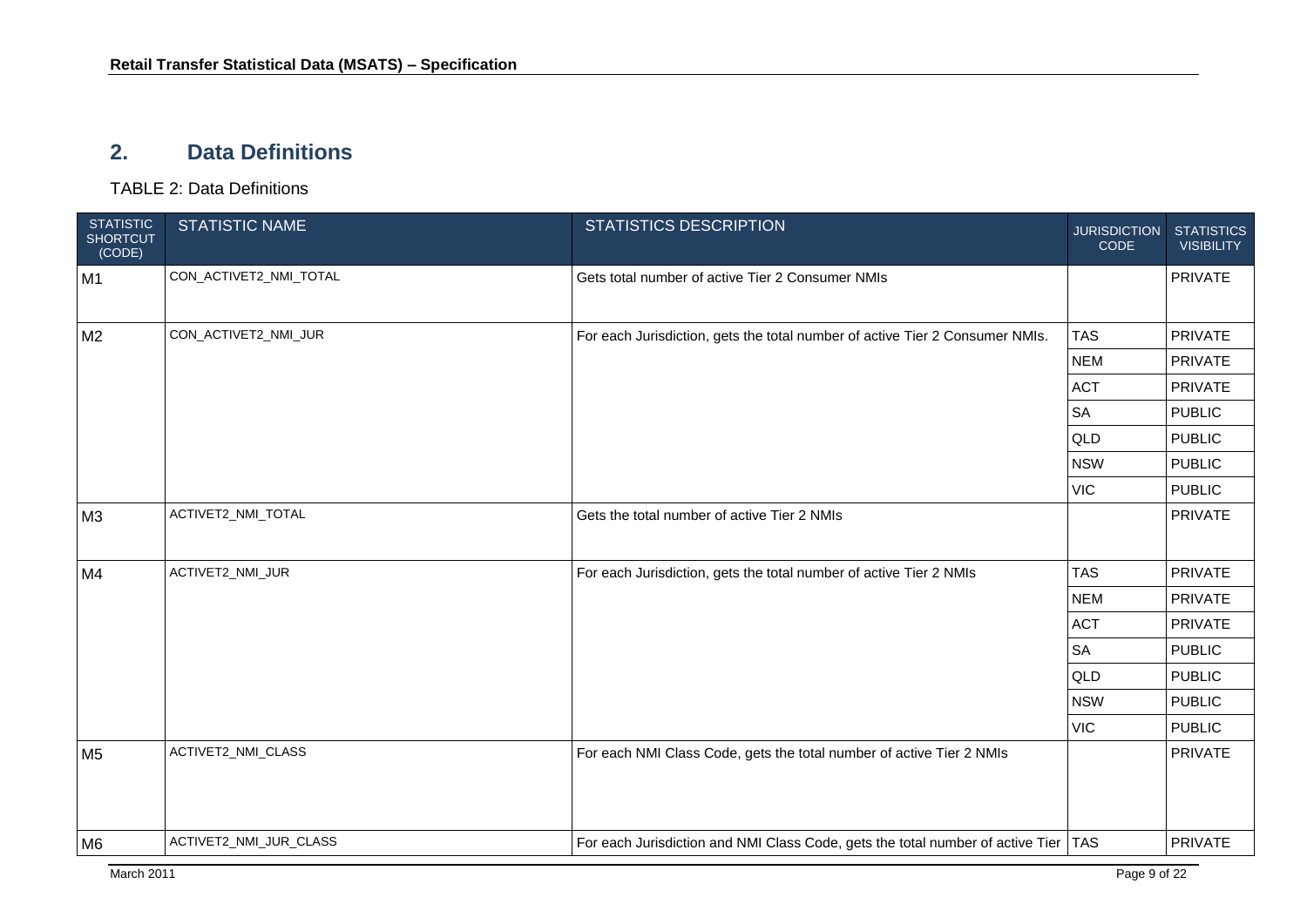| <b>STATISTIC</b><br><b>SHORTCUT</b><br>(CODE) | <b>STATISTIC NAME</b>             | <b>STATISTICS DESCRIPTION</b>                                                                                                                                                                    | <b>JURISDICTION</b><br><b>CODE</b> | <b>STATISTICS</b><br><b>VISIBILITY</b> |
|-----------------------------------------------|-----------------------------------|--------------------------------------------------------------------------------------------------------------------------------------------------------------------------------------------------|------------------------------------|----------------------------------------|
|                                               |                                   | 2 NMIs                                                                                                                                                                                           | <b>NEM</b>                         | <b>PRIVATE</b>                         |
|                                               |                                   |                                                                                                                                                                                                  | <b>ACT</b>                         | PRIVATE                                |
|                                               |                                   |                                                                                                                                                                                                  | <b>SA</b>                          | <b>PUBLIC</b>                          |
|                                               |                                   |                                                                                                                                                                                                  | QLD                                | <b>PUBLIC</b>                          |
|                                               |                                   |                                                                                                                                                                                                  | <b>NSW</b>                         | <b>PUBLIC</b>                          |
|                                               |                                   |                                                                                                                                                                                                  | <b>VIC</b>                         | <b>PUBLIC</b>                          |
| M20                                           | CON_TFR_INP_TOTAL                 | Counts the number of Change Requests on Consumer NMIs in progress<br>where the FRMP is being changed and this results in a change of Tier of either<br>1->2, 2->2 or 2->1                        |                                    | <b>PRIVATE</b>                         |
| M21                                           | CON_TFR_INP_TIER                  | For each Tier status, counts the number of Change Requests on Consumer<br>NMIs in progress where the FRMP is being changed and this results in a<br>change of Tier of either 1->2, 2->2 or 2->1  |                                    | PRIVATE                                |
| M22                                           | CON_TFR_INP_JUR                   | For each Jurisdiction, counts the number of Change Requests on Consumer<br>NMIs in progress where the FRMP is being changed and this results in a<br>change of Tier of either 1->2, 2->2 or 2->1 | <b>TAS</b>                         | <b>PRIVATE</b>                         |
|                                               |                                   |                                                                                                                                                                                                  | <b>NEM</b>                         | <b>PRIVATE</b>                         |
|                                               |                                   |                                                                                                                                                                                                  | <b>ACT</b>                         | <b>PRIVATE</b>                         |
|                                               |                                   |                                                                                                                                                                                                  | <b>SA</b>                          | <b>PUBLIC</b>                          |
|                                               |                                   |                                                                                                                                                                                                  | QLD                                | <b>PUBLIC</b>                          |
|                                               |                                   |                                                                                                                                                                                                  | <b>NSW</b>                         | <b>PUBLIC</b>                          |
|                                               |                                   |                                                                                                                                                                                                  | <b>VIC</b>                         | <b>PUBLIC</b>                          |
| M23                                           | CON_TFR_INP_JUR_TIER              | For each Jurisdiction and Tier Status, counts the number of Change Requests                                                                                                                      | <b>TAS</b>                         | PRIVATE                                |
|                                               |                                   | on Consumer NMIs in progress where the FRMP is being changed and this<br>results in a change of Tier of either 1->2, 2->2 or 2->1                                                                | <b>NEM</b>                         | <b>PRIVATE</b>                         |
|                                               |                                   |                                                                                                                                                                                                  | <b>ACT</b>                         | <b>PRIVATE</b>                         |
|                                               |                                   |                                                                                                                                                                                                  | <b>SA</b>                          | <b>PUBLIC</b>                          |
|                                               |                                   |                                                                                                                                                                                                  | QLD                                | <b>PUBLIC</b>                          |
|                                               |                                   |                                                                                                                                                                                                  | <b>NSW</b>                         | <b>PUBLIC</b>                          |
|                                               |                                   |                                                                                                                                                                                                  | <b>VIC</b>                         | <b>PUBLIC</b>                          |
| M24                                           | CON_TFR_INP_JUR_LNSP_CRCODE_CLASS | For each Jurisdiction, LNSP, Change Reason Code and NMI Class Code                                                                                                                               |                                    | <b>PRIVATE</b>                         |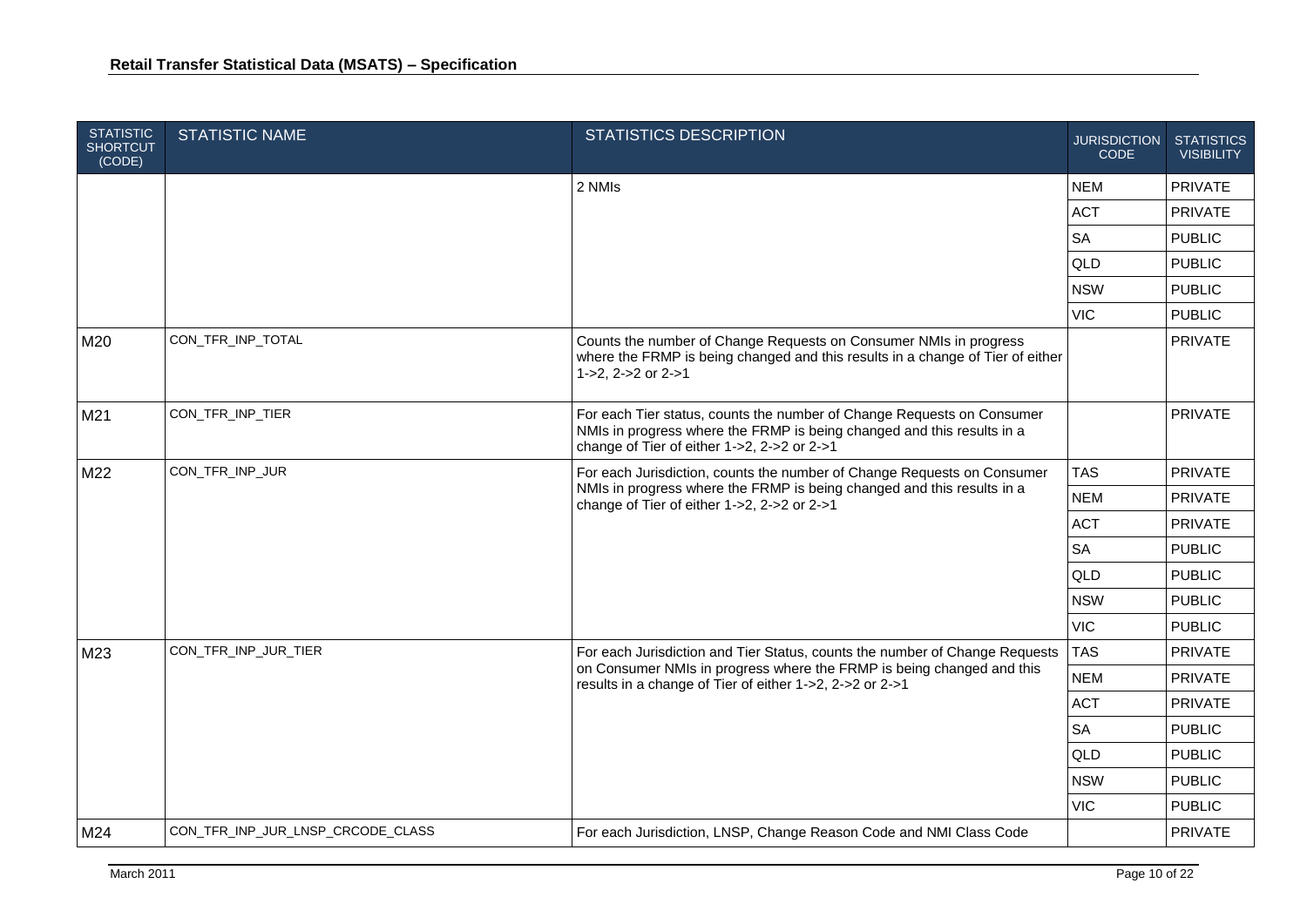| <b>STATISTIC</b><br><b>SHORTCUT</b><br>(CODE) | <b>STATISTIC NAME</b>                                            | <b>STATISTICS DESCRIPTION</b>                                                                                                                                                                                                                                                                                   | <b>JURISDICTION</b><br><b>CODE</b> | <b>STATISTICS</b><br><b>VISIBILITY</b> |
|-----------------------------------------------|------------------------------------------------------------------|-----------------------------------------------------------------------------------------------------------------------------------------------------------------------------------------------------------------------------------------------------------------------------------------------------------------|------------------------------------|----------------------------------------|
|                                               |                                                                  | combination, counts the number of Change Requests on Consumer NMIs in<br>progress where the FRMP is being changed and this results in a change of<br>Tier of either 1->2, 2->2 or 2->1                                                                                                                          |                                    |                                        |
| M25                                           | CON_TFR_INP_JUR_LNSP_LR_OLDFRMP_NEWFRMP_CRSTATUS<br>CRCODE_CLASS | For each Jurisdiction, LNSP, LR, Old FRMP, New FRMP, Change Request<br>Status, Change Reason Code and NMI Class Code combination, counts the<br>number of Change Requests on Consumer NMIs in progress where the FRMP<br>is being changed and this results in a change of Tier of either 1->2, 2->2 or 2-<br>>1 |                                    |                                        |
| M26                                           | TFR_INP_TOTAL                                                    | Counts the number of Change Requests in progress where the FRMP is being<br>changed and this results in a change of Tier of either 1->2, 2->2 or 2->1                                                                                                                                                           |                                    | <b>PRIVATE</b>                         |
| M27                                           | TFR_INP_TIER                                                     | For each Tier Status, counts the number of Change Requests in progress<br>where the FRMP is being changed and this results in a change of Tier of either<br>1->2, 2->2 or 2->1                                                                                                                                  |                                    | PRIVATE                                |
| M28                                           | TFR_INP_JUR                                                      | For each Jurisdiction, counts the number of Change Requests in progress                                                                                                                                                                                                                                         | <b>TAS</b>                         | <b>PRIVATE</b>                         |
|                                               |                                                                  | where the FRMP is being changed and this results in a change of Tier of either<br>1->2, $2 - 2$ or $2 - 1$                                                                                                                                                                                                      | <b>NEM</b>                         | PRIVATE                                |
|                                               |                                                                  |                                                                                                                                                                                                                                                                                                                 | <b>ACT</b>                         | PRIVATE                                |
|                                               |                                                                  |                                                                                                                                                                                                                                                                                                                 | <b>SA</b>                          | <b>PUBLIC</b>                          |
|                                               |                                                                  |                                                                                                                                                                                                                                                                                                                 | <b>QLD</b>                         | <b>PUBLIC</b>                          |
|                                               |                                                                  |                                                                                                                                                                                                                                                                                                                 | <b>NSW</b>                         | <b>PUBLIC</b>                          |
|                                               |                                                                  |                                                                                                                                                                                                                                                                                                                 | <b>VIC</b>                         | <b>PUBLIC</b>                          |
| M29                                           | TFR_INP_CLASS                                                    | For each NMI Class Code, counts the number of Change Requests in<br>progress where the FRMP is being changed and this results in a change of<br>Tier of either 1->2, 2->2 or 2->1                                                                                                                               |                                    | PRIVATE                                |
| M30                                           | TFR_INP_JUR_TIER                                                 | For each combination of Jurisdiction and Tier Status, counts the number of<br>Change Requests in progress where the FRMP is being changed and this<br>results in a change of Tier of either 1->2, 2->2 or 2->1                                                                                                  | <b>TAS</b>                         | PRIVATE                                |
|                                               |                                                                  |                                                                                                                                                                                                                                                                                                                 | <b>NEM</b>                         | PRIVATE                                |
|                                               |                                                                  |                                                                                                                                                                                                                                                                                                                 | <b>ACT</b>                         | <b>PRIVATE</b>                         |
|                                               |                                                                  |                                                                                                                                                                                                                                                                                                                 | <b>SA</b>                          | <b>PUBLIC</b>                          |
|                                               |                                                                  |                                                                                                                                                                                                                                                                                                                 | <b>QLD</b>                         | <b>PUBLIC</b>                          |
|                                               |                                                                  |                                                                                                                                                                                                                                                                                                                 | <b>NSW</b>                         | <b>PUBLIC</b>                          |
|                                               |                                                                  |                                                                                                                                                                                                                                                                                                                 | <b>VIC</b>                         | <b>PUBLIC</b>                          |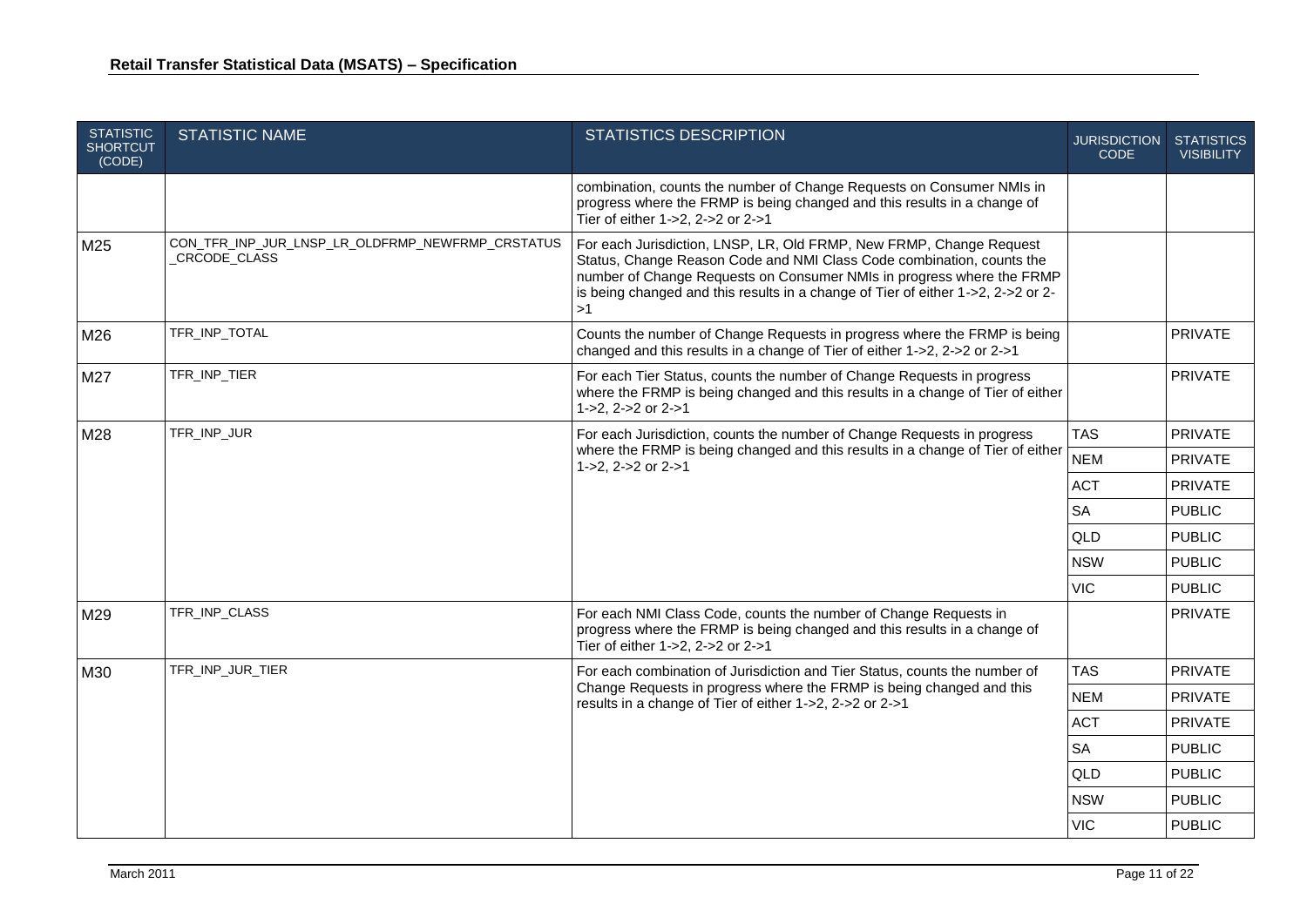| <b>STATISTIC</b><br><b>SHORTCUT</b><br>(CODE) | <b>STATISTIC NAME</b>  | <b>STATISTICS DESCRIPTION</b>                                                                                                                                                                                                    | <b>JURISDICTION</b><br>CODE | <b>STATISTICS</b><br><b>VISIBILITY</b> |
|-----------------------------------------------|------------------------|----------------------------------------------------------------------------------------------------------------------------------------------------------------------------------------------------------------------------------|-----------------------------|----------------------------------------|
| M31                                           | TFR_INP_JUR_CLASS      | For each combination of Jurisdiction and NMI Class Code, counts the number                                                                                                                                                       | <b>TAS</b>                  | PRIVATE                                |
|                                               |                        | of Change Requests in progress where the FRMP is being changed and this<br>results in a change of Tier of either 1->2, 2->2 or 2->1                                                                                              | <b>NEM</b>                  | <b>PRIVATE</b>                         |
|                                               |                        |                                                                                                                                                                                                                                  | <b>ACT</b>                  | <b>PRIVATE</b>                         |
|                                               |                        |                                                                                                                                                                                                                                  | <b>SA</b>                   | <b>PUBLIC</b>                          |
|                                               |                        |                                                                                                                                                                                                                                  | QLD                         | <b>PUBLIC</b>                          |
|                                               |                        |                                                                                                                                                                                                                                  | <b>NSW</b>                  | <b>PUBLIC</b>                          |
|                                               |                        |                                                                                                                                                                                                                                  | <b>VIC</b>                  | <b>PUBLIC</b>                          |
| M32                                           | TFR_INP_JUR_CLASS_TIER | For each combination of Jurisdiction. NMI Class Code and Tier Status, counts                                                                                                                                                     | <b>TAS</b>                  | PRIVATE                                |
|                                               |                        | the number of Change Requests in progress where the FRMP is being<br>changed and this results in a change of Tier of either 1->2, 2->2 or 2->1                                                                                   | <b>NEM</b>                  | <b>PRIVATE</b>                         |
|                                               |                        |                                                                                                                                                                                                                                  | <b>ACT</b>                  | <b>PRIVATE</b>                         |
|                                               |                        |                                                                                                                                                                                                                                  | <b>SA</b>                   | <b>PUBLIC</b>                          |
|                                               |                        |                                                                                                                                                                                                                                  | QLD                         | <b>PUBLIC</b>                          |
|                                               |                        |                                                                                                                                                                                                                                  | <b>NSW</b>                  | <b>PUBLIC</b>                          |
|                                               |                        |                                                                                                                                                                                                                                  | <b>VIC</b>                  | <b>PUBLIC</b>                          |
| M40                                           | CON_TFR_COM_TOTAL      | Counts the number of Change Requests completed on the Processing Date<br>where the Change Request involved a change of FRMP on a Consumer NMI<br>and changed the Tier of the NMI from 1->2, 2->2, or 2->1                        |                             | PRIVATE                                |
| M41                                           | CON_TFR_COM_TIER       | For each Tier Status, counts the number of Change Requests completed on<br>the Processing Date where the Change Request involved a change of FRMP<br>on a Consumer NMI and changed the Tier of the NMI from 1->2, 2->2, or 2->1  |                             | <b>PRIVATE</b>                         |
| M42                                           | CON_TFR_COM_JUR        | For each Jurisdiction, counts the number of Change Requests completed on<br>the Processing Date where the Change Request involved a change of FRMP<br>on a Consumer NMI and changed the Tier of the NMI from 1->2, 2->2, or 2->1 | <b>TAS</b>                  | <b>PRIVATE</b>                         |
|                                               |                        |                                                                                                                                                                                                                                  | <b>NEM</b>                  | <b>PRIVATE</b>                         |
|                                               |                        |                                                                                                                                                                                                                                  | <b>ACT</b>                  | <b>PRIVATE</b>                         |
|                                               |                        |                                                                                                                                                                                                                                  | <b>SA</b>                   | <b>PUBLIC</b>                          |
|                                               |                        |                                                                                                                                                                                                                                  | QLD                         | <b>PUBLIC</b>                          |
|                                               |                        |                                                                                                                                                                                                                                  | <b>NSW</b>                  | <b>PUBLIC</b>                          |
|                                               |                        |                                                                                                                                                                                                                                  | <b>VIC</b>                  | <b>PUBLIC</b>                          |
| M43                                           | CON_TFR_COM_JUR_TIER   | For each combination of Jurisdiction and Tier Status, counts the number of                                                                                                                                                       | <b>TAS</b>                  | PRIVATE                                |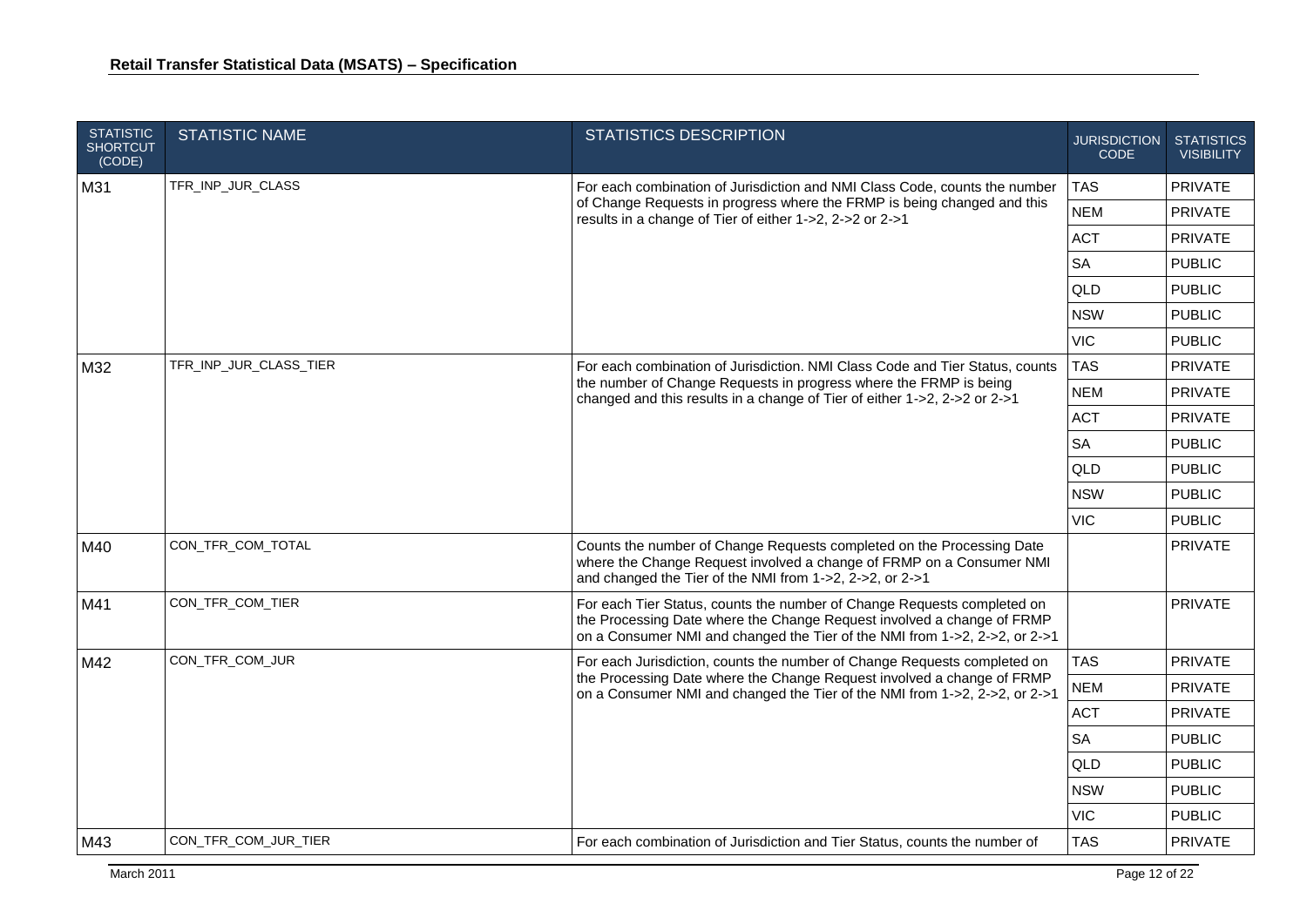| <b>STATISTIC</b><br><b>SHORTCUT</b><br>(CODE) | <b>STATISTIC NAME</b>                                           | <b>STATISTICS DESCRIPTION</b>                                                                                                                                                                                                                                                                                                            | <b>JURISDICTION</b><br><b>CODE</b> | <b>STATISTICS</b><br><b>VISIBILITY</b> |
|-----------------------------------------------|-----------------------------------------------------------------|------------------------------------------------------------------------------------------------------------------------------------------------------------------------------------------------------------------------------------------------------------------------------------------------------------------------------------------|------------------------------------|----------------------------------------|
|                                               |                                                                 | Change Requests completed on the Processing Date where the Change                                                                                                                                                                                                                                                                        | <b>NEM</b>                         | PRIVATE                                |
|                                               |                                                                 | Request involved a change of FRMP on a Consumer NMI and changed the<br>Tier of the NMI from 1->2, 2->2, or 2->1                                                                                                                                                                                                                          | <b>ACT</b>                         | PRIVATE                                |
|                                               |                                                                 |                                                                                                                                                                                                                                                                                                                                          | <b>SA</b>                          | <b>PUBLIC</b>                          |
|                                               |                                                                 |                                                                                                                                                                                                                                                                                                                                          | QLD                                | <b>PUBLIC</b>                          |
|                                               |                                                                 |                                                                                                                                                                                                                                                                                                                                          | <b>NSW</b>                         | <b>PUBLIC</b>                          |
|                                               |                                                                 |                                                                                                                                                                                                                                                                                                                                          | <b>VIC</b>                         | <b>PUBLIC</b>                          |
| M44                                           | CON_TFR_COM_JUR_LNSP_CRCODE_CLASS                               | For each combination of Jurisdiction, LNSP, Change Reason Code and NMI<br>Classification Code, counts the number of Change Requests completed on the<br>Processing Date where the Change Request involved a change of FRMP on a<br>Consumer NMI and changed the Tier of the NMI from 1->2, 2->2, or 2->1                                 |                                    | PRIVATE                                |
| M45                                           | CON_TFR_CAN_JUR_LNSP_CRCODE_CLASS                               | For each combination of Jurisdiction, LNSP, Change Reason Code and NMI<br>Classification Code, counts the number of Change Requests cancelled on the<br>Processing Date where the Change Request involved a change of FRMP on a<br>Consumer NMI and changed the Tier of the NMI from 1->2, 2->2, or 2->1                                 |                                    | PRIVATE                                |
| M46                                           | CON_TFR_COM_JUR_LNSP_OLDFRMP_NEWFRMP_CLASS                      | For each combination of Jurisdiction, LNSP, Existing FRMP, New FRMP, and<br>NMI Classification Code, counts the number of Change Requests completed<br>on the Processing Date where the Change Request involved a change of<br>FRMP on a Consumer NMI and changed the Tier of the NMI from 1->2, 2->2,<br>or $2 - > 1$                   |                                    | PRIVATE                                |
| M47                                           | CON_TFR_COM_JUR_LNSP_LR_OLDFRMP_NEWFRMP_CRCODE_<br><b>CLASS</b> | For each combination of Jurisdiction, LNSP, LR, Existing FRMP, New FRMP,<br>Change Reason Code and NMI Classification Code, counts the number of<br>Change Requests completed on the Processing Date where the Change<br>Request involved a change of FRMP on a Consumer NMI and changed the<br>Tier of the NMI from 1->2, 2->2, or 2->1 |                                    | PRIVATE                                |
| M48                                           | TFR COM TOTAL                                                   | Counts the number of Change Requests completed on the Processing Date<br>where the Change Request involved a change of FRMP and changed the Tier<br>of the NMI from 1->2, 2->2, or 2->1                                                                                                                                                  |                                    | PRIVATE                                |
| M49                                           | TFR_COM_TIER                                                    | For each Tier Status, counts the number of Change Requests completed on<br>the Processing Date where the Change Request involved a change of FRMP<br>and changed the Tier of the NMI from 1->2, 2->2, or 2->1                                                                                                                            |                                    | <b>PRIVATE</b>                         |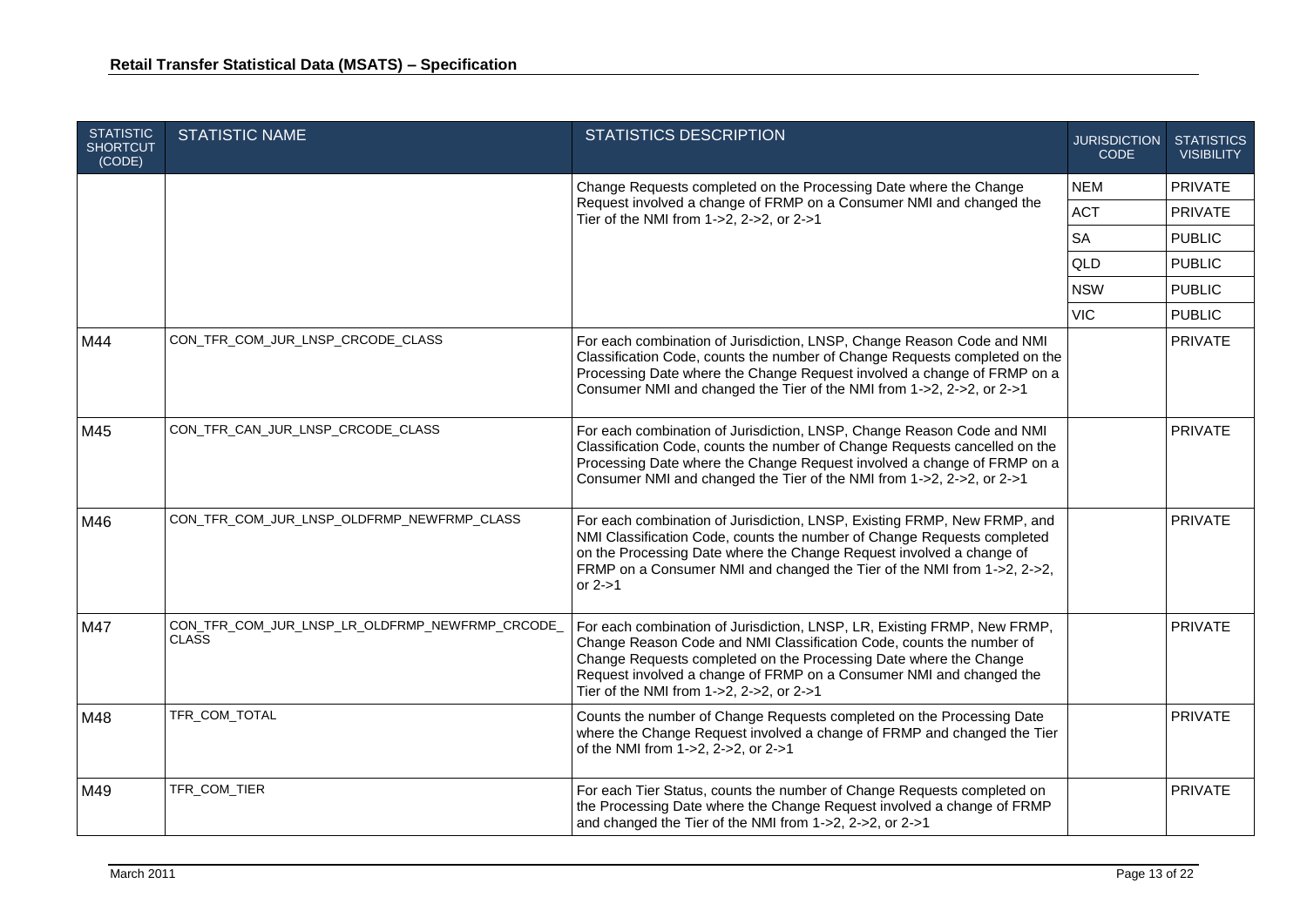| <b>STATISTIC</b><br><b>SHORTCUT</b><br>(CODE) | <b>STATISTIC NAME</b> | <b>STATISTICS DESCRIPTION</b>                                                                                                                                                                                                                               | <b>JURISDICTION</b><br><b>CODE</b> | <b>STATISTICS</b><br><b>VISIBILITY</b> |
|-----------------------------------------------|-----------------------|-------------------------------------------------------------------------------------------------------------------------------------------------------------------------------------------------------------------------------------------------------------|------------------------------------|----------------------------------------|
| M50                                           | TFR_COM_JUR           | For each Jurisdiction, counts the number of Change Requests completed on                                                                                                                                                                                    | <b>TAS</b>                         | <b>PRIVATE</b>                         |
|                                               |                       | the Processing Date where the Change Request involved a change of FRMP<br>and changed the Tier of the NMI from 1->2, 2->2, or 2->1                                                                                                                          | <b>NEM</b>                         | <b>PRIVATE</b>                         |
|                                               |                       |                                                                                                                                                                                                                                                             | <b>ACT</b>                         | PRIVATE                                |
|                                               |                       |                                                                                                                                                                                                                                                             | <b>SA</b>                          | <b>PUBLIC</b>                          |
|                                               |                       |                                                                                                                                                                                                                                                             | QLD                                | <b>PUBLIC</b>                          |
|                                               |                       |                                                                                                                                                                                                                                                             | <b>NSW</b>                         | <b>PUBLIC</b>                          |
|                                               |                       |                                                                                                                                                                                                                                                             | <b>VIC</b>                         | <b>PUBLIC</b>                          |
| M51                                           | TFR_COM_CLASS         | For each NMI Classification, counts the number of Change Requests<br>completed on the Processing Date where the Change Request involved a<br>change of FRMP and changed the Tier of the NMI from 1->2, 2->2, or 2->1                                        |                                    | PRIVATE                                |
| M52                                           | TFR_COM_JUR_TIER      | For each combination of Jurisdiction and Tier Status, counts the number of<br>Change Requests completed on the Processing Date where the Change<br>Request involved a change of FRMP and changed the Tier of the NMI from 1-<br>$>2$ , 2- $>2$ , or 2- $>1$ | <b>TAS</b>                         | <b>PRIVATE</b>                         |
|                                               |                       |                                                                                                                                                                                                                                                             | <b>NEM</b>                         | <b>PRIVATE</b>                         |
|                                               |                       |                                                                                                                                                                                                                                                             | <b>ACT</b>                         | <b>PRIVATE</b>                         |
|                                               |                       |                                                                                                                                                                                                                                                             | <b>SA</b>                          | <b>PUBLIC</b>                          |
|                                               |                       |                                                                                                                                                                                                                                                             | <b>QLD</b>                         | <b>PUBLIC</b>                          |
|                                               |                       |                                                                                                                                                                                                                                                             | <b>NSW</b>                         | <b>PUBLIC</b>                          |
|                                               |                       |                                                                                                                                                                                                                                                             | <b>VIC</b>                         | <b>PUBLIC</b>                          |
| M53                                           | TFR_COM_JUR_CLASS     | For each combination of Jurisdiction and NMI Classification, counts the                                                                                                                                                                                     | <b>TAS</b>                         | <b>PRIVATE</b>                         |
|                                               |                       | number of Change Requests completed on the Processing Date where the<br>Change Request involved a change of FRMP and changed the Tier of the NMI                                                                                                            | <b>NEM</b>                         | <b>PRIVATE</b>                         |
|                                               |                       | from $1 - 2$ , $2 - 2$ , or $2 - 1$                                                                                                                                                                                                                         | <b>ACT</b>                         | <b>PRIVATE</b>                         |
|                                               |                       |                                                                                                                                                                                                                                                             | <b>SA</b>                          | <b>PUBLIC</b>                          |
|                                               |                       |                                                                                                                                                                                                                                                             | <b>QLD</b>                         | <b>PUBLIC</b>                          |
|                                               |                       |                                                                                                                                                                                                                                                             | <b>NSW</b>                         | <b>PUBLIC</b>                          |
|                                               |                       |                                                                                                                                                                                                                                                             | <b>VIC</b>                         | <b>PUBLIC</b>                          |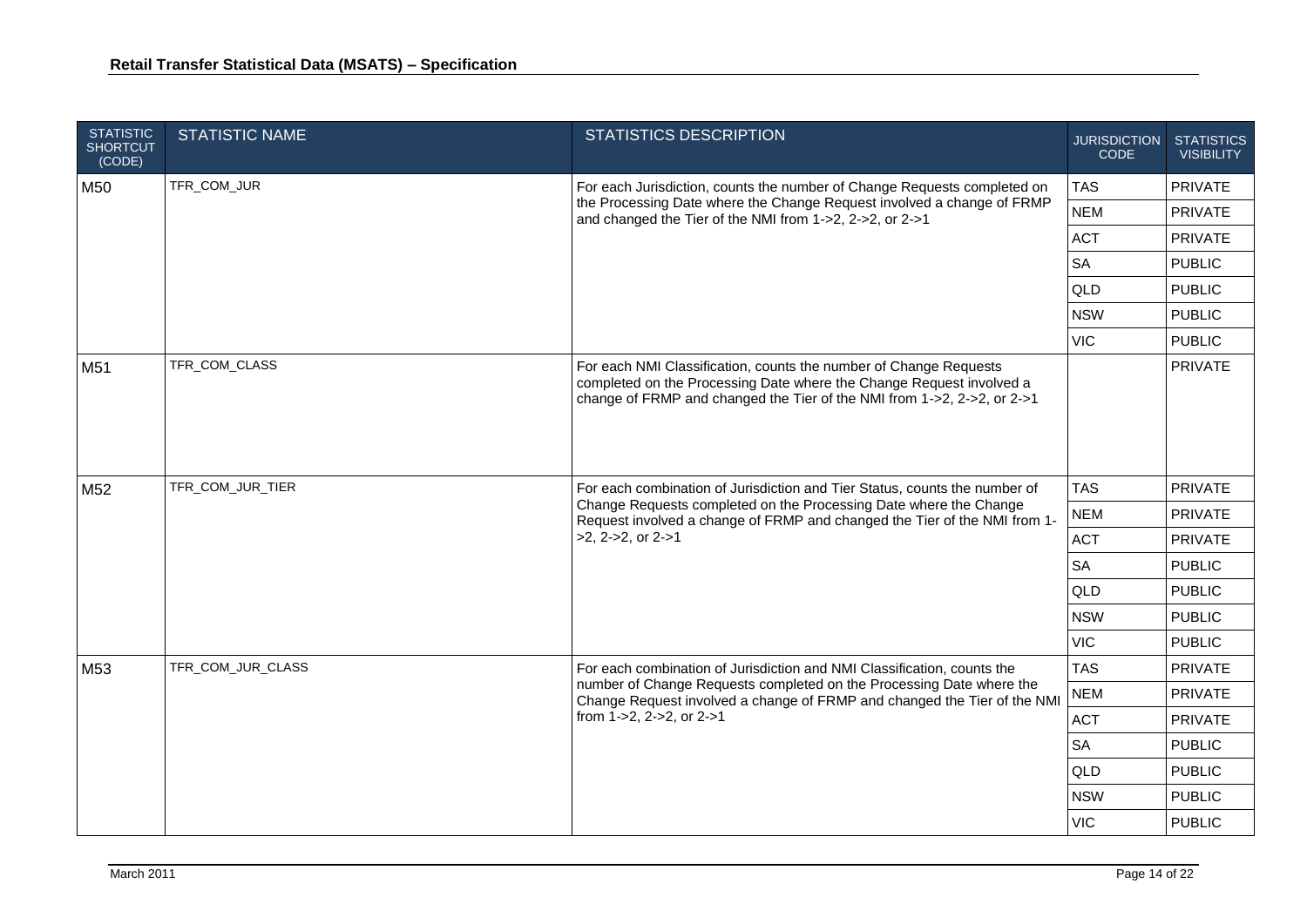| <b>STATISTIC</b><br><b>SHORTCUT</b><br>(CODE) | <b>STATISTIC NAME</b>                                          | <b>STATISTICS DESCRIPTION</b>                                                                                                                                                                                                                                                                                                                                                                                                                 | <b>JURISDICTION</b><br><b>CODE</b> | <b>STATISTICS</b><br><b>VISIBILITY</b> |
|-----------------------------------------------|----------------------------------------------------------------|-----------------------------------------------------------------------------------------------------------------------------------------------------------------------------------------------------------------------------------------------------------------------------------------------------------------------------------------------------------------------------------------------------------------------------------------------|------------------------------------|----------------------------------------|
| M54                                           | TFR_COM_JUR_CLASS_TIER                                         | For each combination of Jurisdiction, NMI Classification and Tier Status,                                                                                                                                                                                                                                                                                                                                                                     | <b>TAS</b>                         | <b>PRIVATE</b>                         |
|                                               |                                                                | counts the number of Change Requests completed on the Processing Date<br>where the Change Request involved a change of FRMP and changed the Tier                                                                                                                                                                                                                                                                                              | <b>NEM</b>                         | PRIVATE                                |
|                                               |                                                                | of the NMI from 1->2, 2->2, or 2->1                                                                                                                                                                                                                                                                                                                                                                                                           | <b>ACT</b>                         | <b>PRIVATE</b>                         |
|                                               |                                                                |                                                                                                                                                                                                                                                                                                                                                                                                                                               | <b>SA</b>                          | <b>PUBLIC</b>                          |
|                                               |                                                                |                                                                                                                                                                                                                                                                                                                                                                                                                                               | QLD                                | <b>PUBLIC</b>                          |
|                                               |                                                                |                                                                                                                                                                                                                                                                                                                                                                                                                                               | <b>NSW</b>                         | <b>PUBLIC</b>                          |
|                                               |                                                                |                                                                                                                                                                                                                                                                                                                                                                                                                                               | <b>VIC</b>                         | <b>PUBLIC</b>                          |
| M55                                           | SPECIAL_READS                                                  | For each combination of LNSP and NMI Classification, counts the number of<br>Change Requests completed on the Processing Date where the Change<br>Request required a Special Read                                                                                                                                                                                                                                                             |                                    | PRIVATE                                |
| M56                                           | OBJ_LODGED                                                     | For each combination of LNSP and Objection Code, counts the number of<br>Change Requests that are in an Objected status                                                                                                                                                                                                                                                                                                                       |                                    | <b>PRIVATE</b>                         |
| M57                                           | CON_TFR_COM_CMPNY_JUR_LNSP_LR_OLDFRMP_NEWFRMP_C<br>RCODE_CLASS | Statistic based on the current M47 Participant ID statistic but references<br>Company ID. This essentially means that all participant ID based statistics are<br>rolled up into Company ID if multiple participant IDs shares the same<br>Company ID. Where previous Company ID is the same as new Company ID, a<br>transfer has been made from one participant ID to another Participant ID<br>which belongs to the same Company.            |                                    | <b>PRIVATE</b>                         |
| <b>M57A</b>                                   | CON_TFR_COM_CORPN_JUR_LNSP_LR_OLDFRMP_NEWFRMP_C<br>RCODE_CLASS | Statistic based on the M57 Company ID statistic but references Corporation<br>ID. This essentially means that all Company ID based statistics are rolled up<br>into Corporation ID if multiple Company IDs shares the same Corporation ID<br>and participants have requested participant IDs across different Company IDs<br>be grouped together. This statistic only includes transfers between different<br>Company IDs or Corporation IDs. |                                    | <b>PRIVATE</b>                         |
| M57B                                          | CON_TFR_COM_CORPN_JUR_CLASS                                    | Statistic based on the M57 Company ID statistic but references Corporation                                                                                                                                                                                                                                                                                                                                                                    | <b>TAS</b>                         | <b>PRIVATE</b>                         |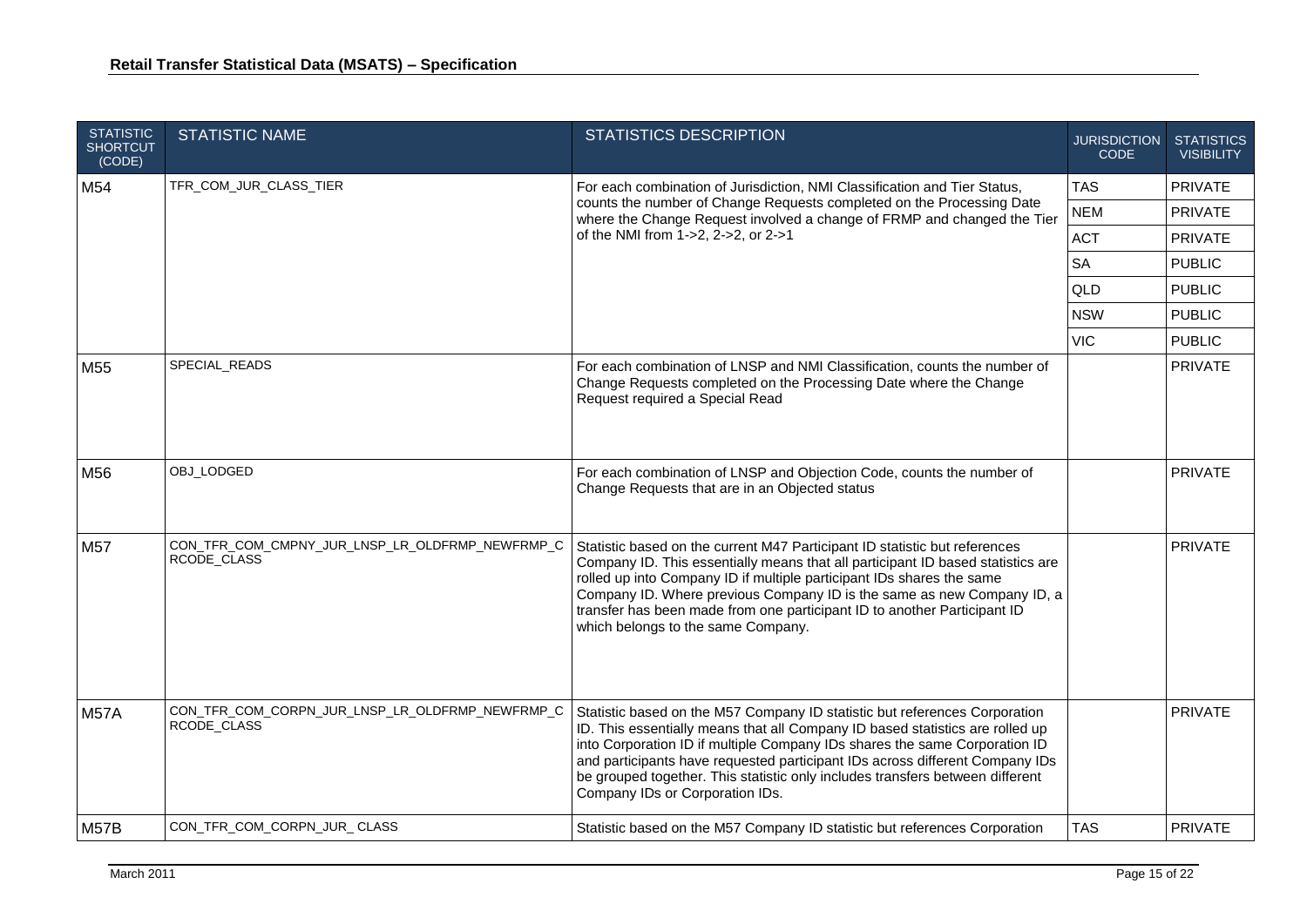| <b>STATISTIC</b><br><b>SHORTCUT</b><br>(CODE) | <b>STATISTIC NAME</b>                                                                                                                                                                                                                                                                                       | <b>STATISTICS DESCRIPTION</b>                                                                                                                                                                                                               | <b>JURISDICTION</b><br><b>CODE</b> | <b>STATISTICS</b><br><b>VISIBILITY</b> |
|-----------------------------------------------|-------------------------------------------------------------------------------------------------------------------------------------------------------------------------------------------------------------------------------------------------------------------------------------------------------------|---------------------------------------------------------------------------------------------------------------------------------------------------------------------------------------------------------------------------------------------|------------------------------------|----------------------------------------|
|                                               |                                                                                                                                                                                                                                                                                                             | ID. This essentially means that all Company ID based statistics are rolled up                                                                                                                                                               |                                    | <b>PRIVATE</b>                         |
|                                               | (if participants have requested additional participant IDs across different<br>Company IDs be grouped together). Therefore transfers between different<br>Participant ids of the same organisation are not counted, nor transfers<br>between different Company IDs of the same Corporation ID if requested. | into Corporation ID if multiple Company IDs shares the same Corporation ID.                                                                                                                                                                 | ACT                                | PRIVATE                                |
|                                               |                                                                                                                                                                                                                                                                                                             |                                                                                                                                                                                                                                             | <b>SA</b>                          | <b>PUBLIC</b>                          |
|                                               |                                                                                                                                                                                                                                                                                                             |                                                                                                                                                                                                                                             | QLD                                | <b>PUBLIC</b>                          |
|                                               | For each Jurisdiction, counts the number of Change Requests completed on                                                                                                                                                                                                                                    | <b>NSW</b>                                                                                                                                                                                                                                  | <b>PUBLIC</b>                      |                                        |
|                                               | the Processing Date where the Change Request involved a change of FRMP<br>on a Consumer NMI and changed the Tier of the NMI from 1->2, 2->2, or 2->1                                                                                                                                                        |                                                                                                                                                                                                                                             | <b>VIC</b>                         | <b>PUBLIC</b>                          |
| M70                                           | CON ACTIVE NMI JUR LNSP LR FRMP                                                                                                                                                                                                                                                                             | For each Jurisdiction, LNSP, LR and FRMP, counts the number of Active<br>Consumer NMIs (both Tier 1 and Tier 2). This statistic is only calculated on the<br>last day of each month                                                         |                                    | PRIVATE                                |
| M71                                           | CON_ACTIVE_NMI_JUR_LNSP_LR_FRMP_CLASS                                                                                                                                                                                                                                                                       | For each Jurisdiction, LNSP, LR, FRMP and NMI Classification, counts the<br>number of Active Consumer NMIs (both Tier 1 and Tier 2). This statistic is only<br>calculated on the last day of each month                                     |                                    | <b>PRIVATE</b>                         |
| M72                                           | CR STATUS CHANGES CR CODE                                                                                                                                                                                                                                                                                   | Counts the number of Change Requests submitted for each CR code for the<br>reporting period.<br>This statistic only used to produce the "cats_cr_csv_yyyymm.csv file for web<br>publication.                                                |                                    | <b>PRIVATE</b>                         |
| M73                                           | NMI COUNTS                                                                                                                                                                                                                                                                                                  | Counts the number of NMI records with status of 'A', 'D' & 'G' per jurisdiction.<br>This statistic is only used to produce the "Total Number of National Metering<br>Identifiers (NMIs) for the graph in the .pdf file for web publication. |                                    | <b>PRIVATE</b>                         |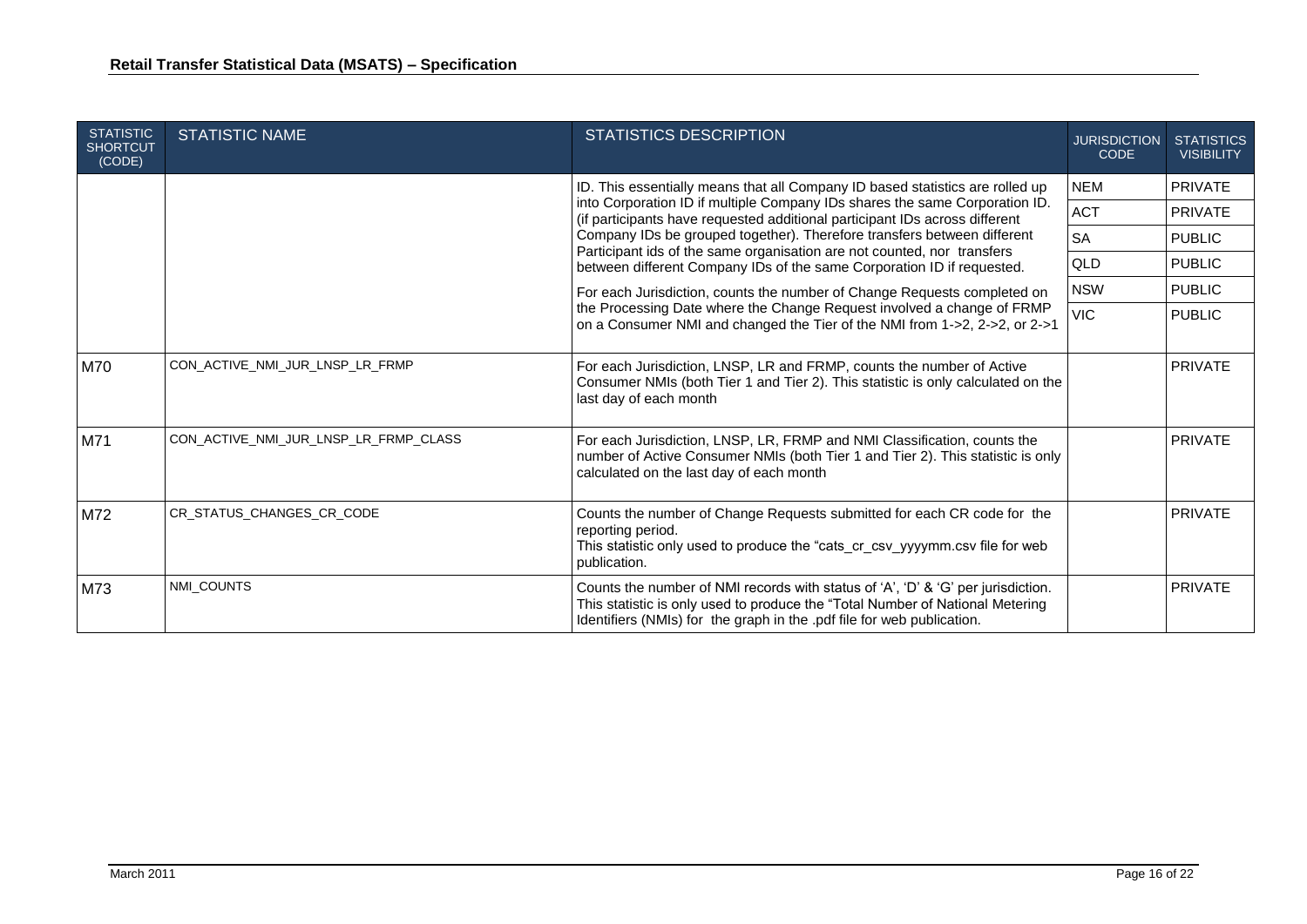### **3. Mapping of old statistics against the new statistics**

To ensure that the continuity that was provided when the management of transfers moved from MAS to MSATS also happens when the new C5 processing is implemented the table which follows has been prepared to map each old statistic against a proposed new statistic. It is possible to map all the old statistics to the new structure, albeit with some minor changes that are documented in the Notes column.

TABLE 3: Statistics Mapping

<span id="page-16-0"></span>

| <b>OLD STATISTICS NAME</b> | <b>OLD</b><br><b>CODE</b> | <b>OLD DESCRIPTION</b>             | <b>IS REPLACED BY</b>         | <b>NOTES</b>                                                                                                                                                                                                                  |
|----------------------------|---------------------------|------------------------------------|-------------------------------|-------------------------------------------------------------------------------------------------------------------------------------------------------------------------------------------------------------------------------|
| <b>ACTNMI</b>              | P01                       | <b>Active NMIs</b>                 | ACTIVET2_NMI_TOTAL            |                                                                                                                                                                                                                               |
| <b>ACTNMIWS</b>            | P <sub>11</sub>           | <b>Active Wholesale</b>            | ACTIVET2_NMI_CLASS            | Counts all NMI Classifications including<br>WHOLESAL.                                                                                                                                                                         |
| <b>ACTNMINWS</b>           | P <sub>12</sub>           | Active Non-Wholesale               | CON_ACTIVET2_NMI_TOTAL        | Not exactly the same - the old figure included<br>interconnectors and generators. This one is<br>more accurate. It will only count SMALL and<br>LARGE and any future classifications<br>configured as consumer (retail) NMIs. |
| <b>QLDNMITOT</b>           | P <sub>13</sub>           | <b>Active Qld</b>                  | ACTIVET2_NMI_JUR              | Counts by jurisdictions.                                                                                                                                                                                                      |
| <b>QLDNMINWS</b>           | P <sub>16</sub>           | Active Qld Non-Wholesale           | CON ACTIVET2 NMI JUR          | See notes for P12.                                                                                                                                                                                                            |
| <b>QLDNMIWS</b>            | <b>P17</b>                | Active Old Wholesale               | ACTIVET2 NMI JUR CLASS        | See notes for P11.                                                                                                                                                                                                            |
| <b>NSWNMITOT</b>           | P14                       | <b>Active NSW</b>                  | <b>ACTIVET2 NMI JUR</b>       | See notes for P13.                                                                                                                                                                                                            |
| <b>NSWNMINWS</b>           | P <sub>18</sub>           | Active NSW Non-Who lesale          | CON ACTIVET2 NMI JUR          | See notes for P12.                                                                                                                                                                                                            |
| <b>NSWNMIWS</b>            | P <sub>19</sub>           | Active NSW Wholesale               | <b>ACTIVET2 NMI JUR CLASS</b> | See notes for P11.                                                                                                                                                                                                            |
| <b>VICNMITOT</b>           | P <sub>15</sub>           | <b>Active Vic</b>                  | ACTIVET2_NMI_JUR              | See notes for P13.                                                                                                                                                                                                            |
| <b>VICNMINWS</b>           | P <sub>20</sub>           | Active Vic Non-Wholesale           | CON_ACTIVET2_NMI_JUR          | See notes for P12.                                                                                                                                                                                                            |
| <b>VICNMIWS</b>            | P21                       | <b>Active Vic Wholesale</b>        | ACTIVET2_NMI_JUR_CLASS        | See notes for P11.                                                                                                                                                                                                            |
| <b>SANMINWS</b>            | P22                       | Active SA Non-Wholesale            | CON_ACTIVET2_NMI_JUR          | See notes for P12.                                                                                                                                                                                                            |
| <b>ISANMIWS</b>            | P <sub>23</sub>           | Active SA Wholesale                | ACTIVET2_NMI_JUR_CLASS        | See notes for P11.                                                                                                                                                                                                            |
| <b>AUSTCAPTERNMINWS</b>    | P51                       | Active ACT Non-Wholesale           | CON_ACTIVET2_NMI_JUR          | See notes for P12.                                                                                                                                                                                                            |
| <b>AUSTCAPTERNMIWS</b>     | P <sub>52</sub>           | <b>Active ACT Wholesale</b>        | <b>ACTIVET2 NMI JUR CLASS</b> | See notes for P11.                                                                                                                                                                                                            |
| AUSTCAPTERNMITOT           | P <sub>53</sub>           | <b>Active ACT</b>                  | ACTIVET2_NMI_JUR              | See notes for P13.                                                                                                                                                                                                            |
| RT_INP                     | P <sub>02</sub>           | <b>Total Transfers In Progress</b> | TFR_INP_TOTAL                 | No longer included changes of Local Retailer.<br>Still includes changes of FRMP + creation of                                                                                                                                 |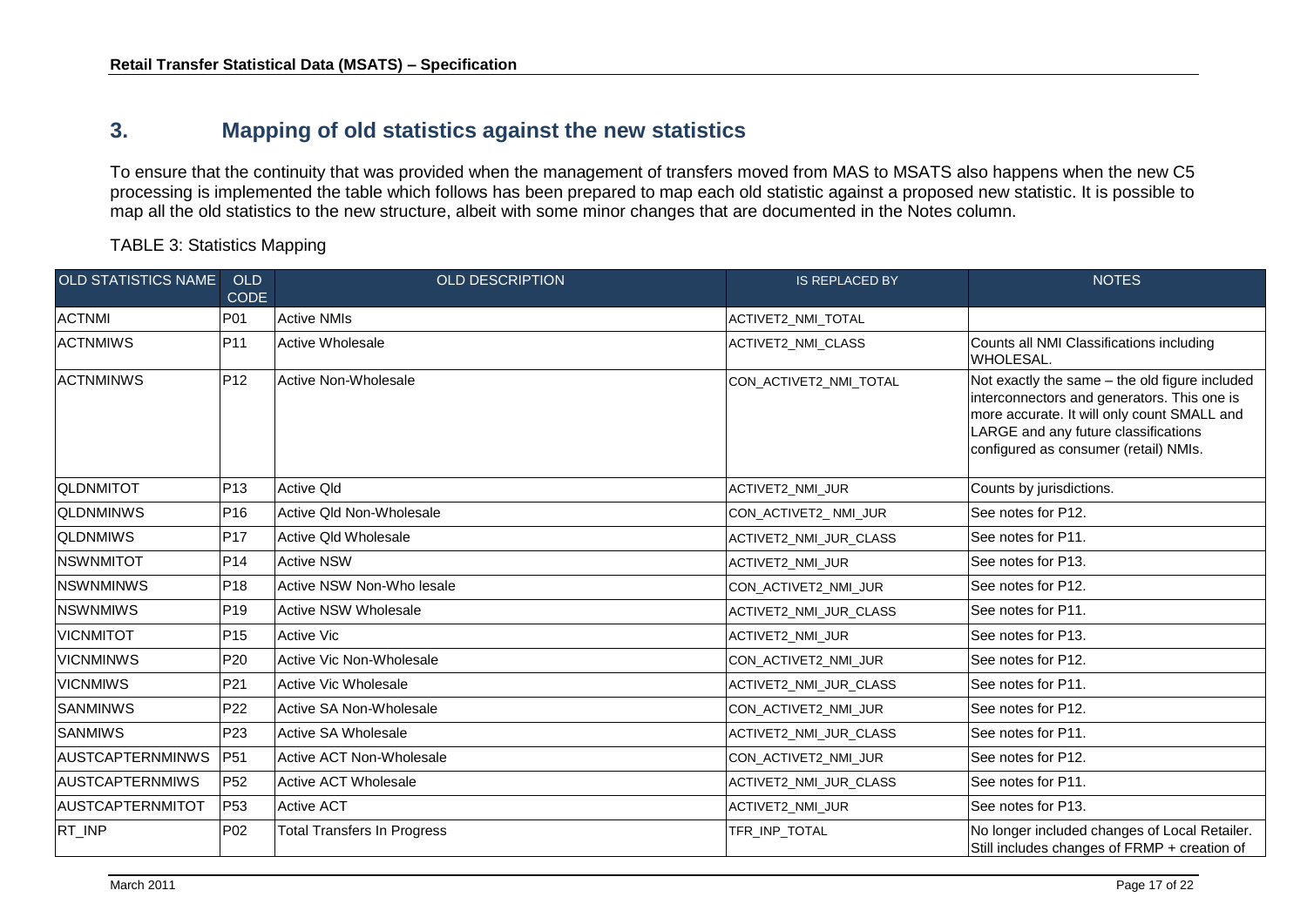| <b>OLD STATISTICS NAME</b> | <b>OLD</b><br><b>CODE</b> | <b>OLD DESCRIPTION</b>                                     | <b>IS REPLACED BY</b> | <b>NOTES</b>                                                                                                                                                                                                                                                                                                                                             |
|----------------------------|---------------------------|------------------------------------------------------------|-----------------------|----------------------------------------------------------------------------------------------------------------------------------------------------------------------------------------------------------------------------------------------------------------------------------------------------------------------------------------------------------|
|                            |                           |                                                            |                       | Tier 2 NMIs.                                                                                                                                                                                                                                                                                                                                             |
| RT12_INP                   | P03                       | Total Transfers In Progress T1 to T2                       | TFR_INP_TIER          | See notes for P02.                                                                                                                                                                                                                                                                                                                                       |
| RT22_INP                   | P <sub>04</sub>           | Total Transfers In Progress - T2 to T2                     | TFR_INP_TIER          | See notes for P02.                                                                                                                                                                                                                                                                                                                                       |
| RT21_INP                   | <b>P05</b>                | Total Transfers In Progress - T2 to T1                     | TFR_INP_TIER          | See notes for P02.                                                                                                                                                                                                                                                                                                                                       |
| RT_COM                     | P06                       | <b>Total Transfers Completed</b>                           | TFR_COM_TOTAL         | See notes for P02.                                                                                                                                                                                                                                                                                                                                       |
| RT12_COM                   | P07                       | Total Transfers Completed - T1 to T2                       | TFR_COM_TIER          | See notes for P02.                                                                                                                                                                                                                                                                                                                                       |
| RT22_COM                   | <b>P08</b>                | Total Transfers Completed - T2 to T2                       | TFR_COM_TIER          | See notes for P02.                                                                                                                                                                                                                                                                                                                                       |
| RT21_COM                   | P09                       | Total Transfers Completed T2 to T1                         | TFR_COM_TIER          | See notes for P02.                                                                                                                                                                                                                                                                                                                                       |
| RTFRMP_COM                 | P <sub>10</sub>           | Transfers Completed - Change of FRMPs + Create Tier 2 NMIs | Redundant             | The P06 replacement is now the same as this<br>because it doesn't include Local Retailer<br>transfers.                                                                                                                                                                                                                                                   |
| QLDRTNWS_INP               | P42                       | Transfers In Progress - Qld Non-Wholesale                  | CON_TFR_INP_JUR       | Not exactly the same - the old figure included<br>interconnectors and generators. This one is<br>more accurate. It will only count SMALL and<br>LARGE and any future classifications<br>configured as consumer (retail) NMIs.<br>Counts totals for each jurisdiction.<br>Does not include change of Local Retailer<br>transactions.                      |
| QLDRTNWS_COM               | P46                       | Transfers Completed - Qld Non-Wholesale                    | CON_TFR_COM_JUR       | See notes for P42.                                                                                                                                                                                                                                                                                                                                       |
| QLDRT12NWS_INP             | P43                       | Transfers In Progress (Tier 1 to 2) - Qld Non-Wholesale    | CON_TFR_INP_JUR_TIER  | Not exactly the same - the old figure included<br>interconnectors and generators. This one is<br>more accurate. It will only count SMALL and<br>LARGE and any future classifications<br>configured as consumer (retail) NMIs.<br>Counts totals for each tier type (1TO2, 2TO2 or<br>2TO1).<br>Does not include change of Local Retailer<br>transactions. |
| QLDRT21NWS_INP             | P45                       | Transfers In Progress (Tier 2 to 1) - Qld Non-Wholesale    | CON_TFR_INP_JUR_TIER  | See notes for P43.                                                                                                                                                                                                                                                                                                                                       |
| QLDRT22NWS_INP             | P44                       | Transfers In Progress (Tier 2 to 2) - Qld Non-Wholesale    | CON_TFR_INP_JUR_TIER  | See notes for P43.                                                                                                                                                                                                                                                                                                                                       |
| QLDRT21NWS_COM             | P49                       | Transfers Completed (Tier 2 to 1) - Qld Non-Wholesale      | CON_TFR_COM_JUR_TIER  | See notes for P43.                                                                                                                                                                                                                                                                                                                                       |
| QLDRT22NWS_COM             | P48                       | Transfers Completed (Tier 2 to 2) - Qld Non-Wholesale      | CON_TFR_COM_JUR_TIER  | See notes for P43.                                                                                                                                                                                                                                                                                                                                       |
| QLDRT12NWS_COM             | P47                       | Transfers Completed (Tier 1 to 2) - Qld Non-Wholesale      | CON_TFR_COM_JUR_TIER  | See notes for P43.                                                                                                                                                                                                                                                                                                                                       |
| <b>QLDFRMPNWS</b>          | <b>P50</b>                | Transfers Completed - Change of FRMPs - Qld Non Wholesale  | Redundant             | The P46 replacement is now the same as this<br>because it doesn't include Local Retailer<br>transfers.                                                                                                                                                                                                                                                   |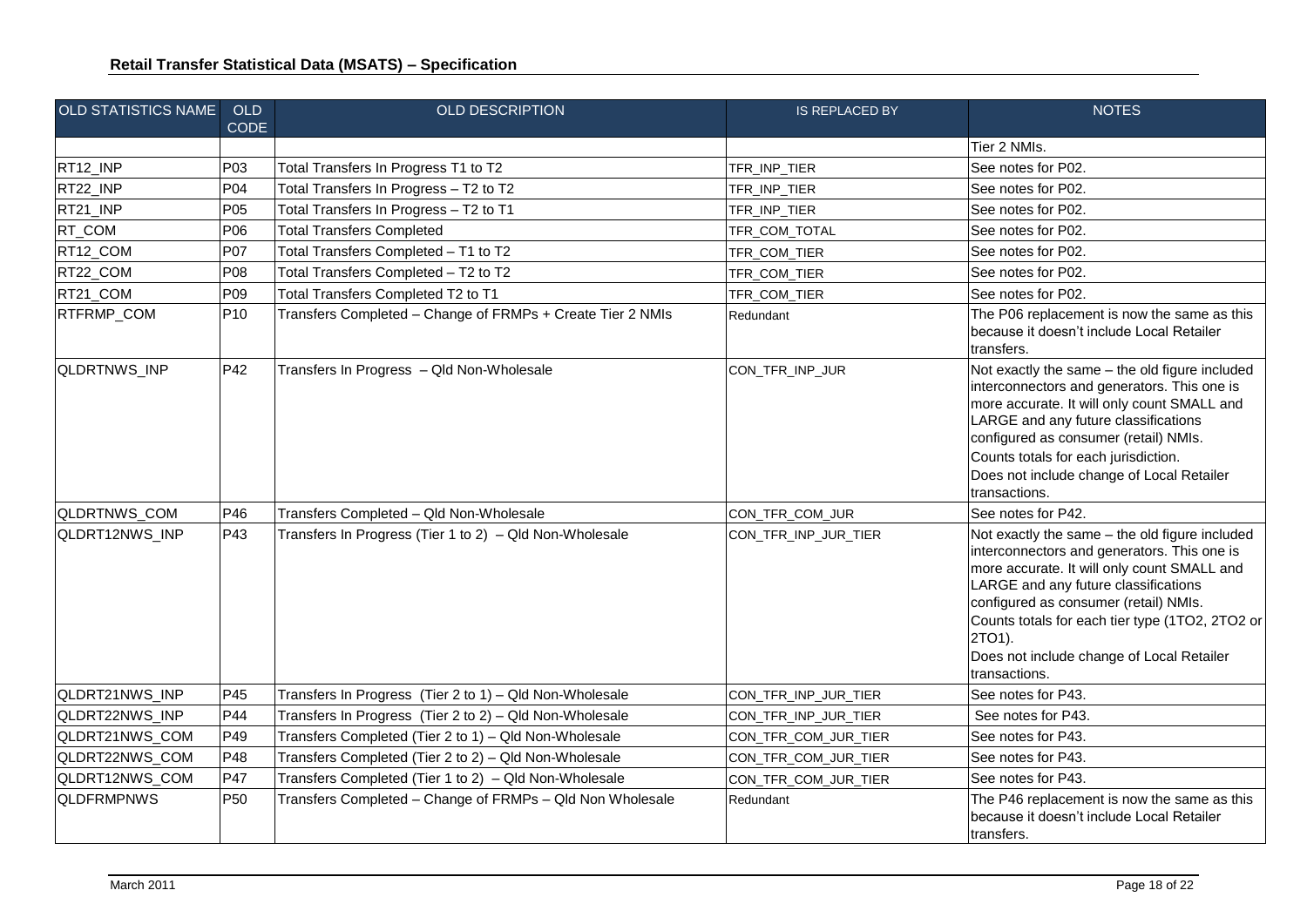| <b>OLD STATISTICS NAME</b> | OLD<br>CODE     | <b>OLD DESCRIPTION</b>                                               | <b>IS REPLACED BY</b>                          | <b>NOTES</b>                                                                                           |
|----------------------------|-----------------|----------------------------------------------------------------------|------------------------------------------------|--------------------------------------------------------------------------------------------------------|
| NSWRTNWS_INP               | P <sub>24</sub> | Transfers In Progress - NSW, and ACT Non-Wholesale                   | CON_TFR_INP_JUR                                | See notes for P42.<br>Also NSW and ACT are reported with separate<br>totals.                           |
| NSWRTNWS_COM               | P28             | Transfers Completed - NSW and ACT Non-Wholesale                      | CON_TFR_COM_JUR                                | See notes for P24.                                                                                     |
| NSWRT12NWS_INP             | P <sub>25</sub> | Transfers In Progress (Tier 1 to 2) - NSW and ACT Non-Wholesale      | CON_TFR_INP_JUR_TIER                           | See notes for P43.                                                                                     |
| NSWRT21NWS_INP             | P27             | Transfers In Progress (Tier 2 to 1) - NSW and ACT Non-Wholesale      | CON_TFR_INP_JUR_TIER                           | See notes for P43.                                                                                     |
| NSWRT22NWS_INP             | P <sub>26</sub> | Transfers In Progress (Tier 2 to 2) - NSW and ACT Non-Wholesale      | CON_TFR_INP_JUR_TIER                           | See notes for P43.                                                                                     |
| NSWRT21NWS_COM             | P31             | Transfers Completed (Tier 2 to 1) - NSW and ACT Non-Wholesale        | CON_TFR_COM_JUR_TIER                           | See notes for P43.                                                                                     |
| NSWRT22NWS_COM             | P30             | Transfers Completed (Tier 2 to 2) - NSW and ACT Non-Wholesale        | CON_TFR_COM_JUR_TIER                           | See notes for P43.                                                                                     |
| NSWRT12NWS_COM             | P <sub>29</sub> | Transfers Completed (Tier 1 to 2) - NSW and ACT Non-Wholesale        | CON_TFR_COM_JUR_TIER                           | See notes for P43.                                                                                     |
| <b>INSWFRMPNWS</b>         | P32             | Transfers Completed - Change of FRMPs - NSW and ACT Non<br>Wholesale | Redundant                                      | The P28 replacement is now the same as this<br>because it doesn't include Local Retailer<br>transfers. |
| VICRTNWS_INP               | P33             | Transfers In Progress - Vic Non-Wholesale                            | CON_TFR_INP_JUR                                | See notes for P12.                                                                                     |
| <b>VICRTNWS_COM</b>        | P37             | Transfers Completed - Vic Non-Wholesale                              | CON_TFR_COM_JUR                                | See notes for P24.                                                                                     |
| VICRT12NWS_INP             | P34             | Transfers In Progress (Tier 1 to 2) - Vic Non-Wholesale              | CON_TFR_INP_JUR_TIER                           | See notes for P43.                                                                                     |
| VICRT21NWS_INP             | P36             | Transfers In Progress (Tier 2 to 1) - Vic Non-Wholesale              | CON_TFR_INP_JUR_TIER                           | See notes for P43.                                                                                     |
| VICRT22NWS_INP             | P35             | Transfers In Progress (Tier 2 to 2) - Vic Non-Wholesale              | CON_TFR_INP_JUR_TIER                           | See notes for P43.                                                                                     |
| VICRT21NWS_COM             | P40             | Transfers Completed (Tier 2 to 1) - Vic Non-Wholesale                | CON_TFR_COM_JUR_TIER                           | See notes for P43.                                                                                     |
| VICRT22NWS_COM             | P39             | Transfers Completed (Tier 2 to 2) - Vic Non-Wholesale                | CON_TFR_COM_JUR_TIER                           | See notes for P43.                                                                                     |
| VICRT12NWS_COM             | P38             | Transfers Completed (Tier 1 to 2) - Vic Non-Wholesale                | CON_TFR_COM_JUR_TIER                           | See notes for P43.                                                                                     |
| <b>VICFRMPNWS</b>          | P41             | Transfers Completed - Change of FRMPs - Vic Non Wholesale            | Redundant                                      | The P37replacement is now the same as this<br>because it doesn't include Local Retailer<br>transfers.  |
| VICSMALL_COM               | S <sub>1</sub>  | Transfers Completed - SMALL VIC                                      | TFR_COM_JUR_CLASS                              | Counts all NMI classifications by jurisdiction.                                                        |
| NSWSMALL COM               | S <sub>2</sub>  | Transfers Completed - SMALL NSW                                      | TFR_COM_JUR_CLASS                              | See notes for S1.                                                                                      |
| VICRT12SMALL_INP           | S <sub>3</sub>  | Transfers In Progress (Tier 1 to 2) - SMALL VIC                      | TFR_INP_JUR_CLASS_TIER                         | See notes for S1.                                                                                      |
| VICRT22SMALL_INP           | S <sub>4</sub>  | Transfers In Progress (Tier 2 to 2) - SMALL VIC                      | TFR_INP_JUR_CLASS_TIER                         | See notes for S1.                                                                                      |
| VICRT21SMALL_INP           | S <sub>5</sub>  | Transfers In Progress (Tier 2 to 1) - SMALL VIC                      | TFR_INP_JUR_CLASS_TIER                         | See notes for S1.                                                                                      |
| NSWRT12SMALL_INP           | S <sub>6</sub>  | Transfers In Progress (Tier 1 to 2) - SMALL NSW                      | TFR_INP_JUR_CLASS_TIER                         | See notes for S1.                                                                                      |
| NSWRT22SMALL_INP           | S7              | Transfers In Progress (Tier 2 to 2) - SMALL NSW                      | TFR_INP_JUR_CLASS_TIER                         | See notes for S1.                                                                                      |
| NSWRT21SMALL_INP           | S <sub>8</sub>  | Transfers In Progress (Tier 2 to 1) - SMALL NSW                      | TFR_INP_JUR_CLASS_TIER                         | See notes for S1.                                                                                      |
|                            | X <sub>2</sub>  | Number of concurrent change requests                                 | Redundant - no replacement                     |                                                                                                        |
|                            | X <sub>3</sub>  | Count by LNSP of CR1000s completed and in progress                   | CON_TFR_INP_JUR_LNSP_<br>CRSTATUS_CRCODE_CLASS | Counts all NMI classifications and change<br>reason codes not just SMALL CR1000s.                      |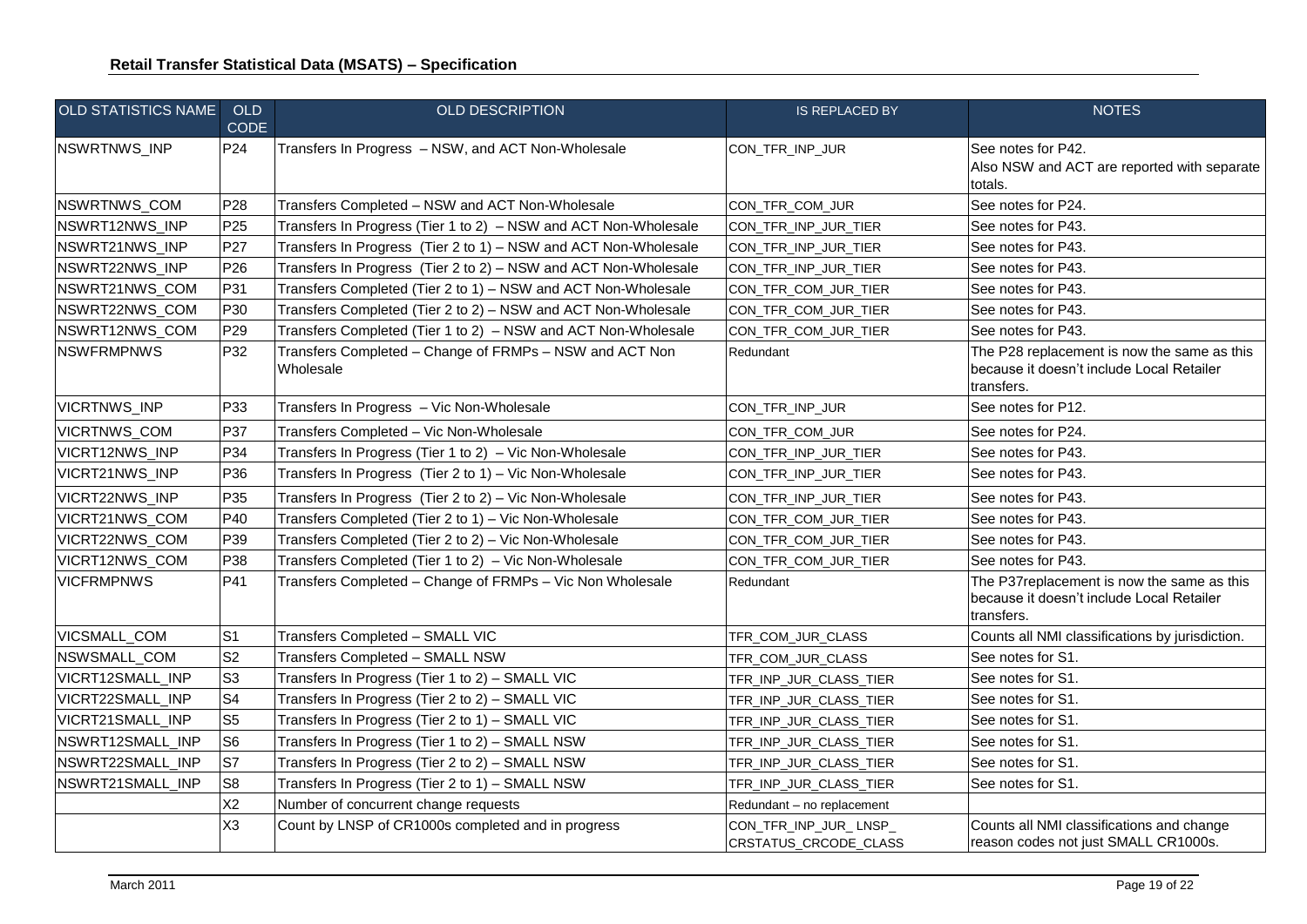| <b>OLD STATISTICS NAME</b> | OLD<br><b>CODE</b> | <b>OLD DESCRIPTION</b>                                                                                 | <b>IS REPLACED BY</b>                                                                  | <b>NOTES</b>                                                                                                                                          |
|----------------------------|--------------------|--------------------------------------------------------------------------------------------------------|----------------------------------------------------------------------------------------|-------------------------------------------------------------------------------------------------------------------------------------------------------|
|                            |                    |                                                                                                        | CON_TFR_COM_JUR_<br>LNSP CRCODE CLASS                                                  |                                                                                                                                                       |
|                            | X4                 | Count by LNSP of CR1030s completed and in progress                                                     | CON_TFR_INP_JUR_LNSP_<br>CRSTATUS CRCODE CLASS<br>CON TFR COM JUR<br>LNSP CRCODE CLASS | See notes for X3.                                                                                                                                     |
|                            | X <sub>5</sub>     | Count of transfers by jurisdiction, new FRMP, change request status,<br>NMI Classification, and CRCode | MP NEWFRMP CRCODE CLASS                                                                | CON_TFR_COM_JUR_LNSP_LR_OLDFR The replacement query provides additional<br>detail but also allows for the statistic it is<br>replacing to be deduced. |
|                            | X <sub>6</sub>     | Number of change requests with special reads                                                           | No change to existing report                                                           |                                                                                                                                                       |
|                            | X7                 | Number of objected transfers by LNSP and objection code                                                | No change to existing report                                                           |                                                                                                                                                       |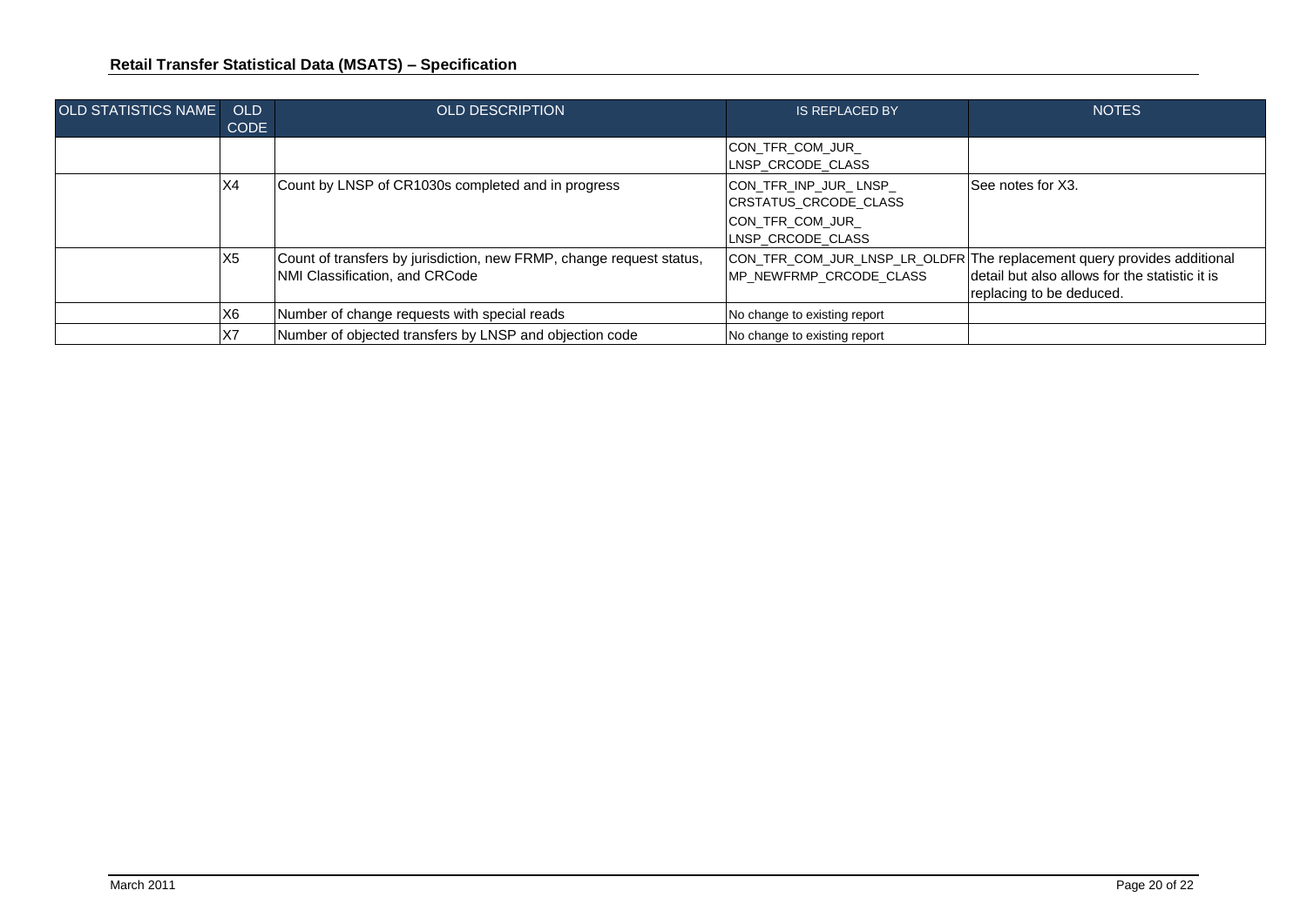#### <span id="page-20-0"></span>**4. Explanatory Notes – Statistics Detail**

The comments below apply to all of the statistics described in this document:

- The superset of transactions on which these statistics are based is those transactions where either the FRMP or LR (or both) is changing. At present, that includes all change of retailer transactions (change reason codes beginning with 10), all change of Local Retailer transactions (6400 and 6401), all transactions to create NMIs (2000, 2001, 2501, etc) and the codes 5001 and 5021 which can be used to backdate a NMI"s start date or to fix errors in existing relationship data that the normal rules for retrospectivity in a jurisdiction don"t allow.
- All counts exclude any transfers in progress if they are not actually making a change (e.g. an inadvertent CR1000 to change a FRMP from participant A to participant A would not be counted).
- All comparisons of existing relationships with new relationships are done as at the proposed or actual change date on the change request. For example, if the transaction being counted is a change of retailer transaction to change to FRMP B as of 01/01/02, the report checks which party was the FRMP on that date (01/01/02) in order to decide if it is Tier 1 to Tier 2, Tier 2 to Tier 2, Tier 2 to Tier 1 or not changed at all (as per previous dot point). For transactions in progress, it uses the actual change date if available, otherwise it uses the proposed date. For completed transactions, it uses the actual change date.
- For any statistics calculated by Jurisdiction, NMI Classification, and/or LNSP, the NMI"s jurisdiction, NMI Classifications and/or LNSP are what they were as of the proposed or actual change date on the change request. If there is no LNSP, jurisdiction, NMI Classification or LNSP on the master record (because the NMI is being created or backdated with this change request) the relevant values from the change request are used.
- For transactions that are creating NMIs, where there is no existing record as of the ACTUALCHANGEDATE on the change request, the starting Tier relationship is assumed to be Tier 1. Hence, a transaction to create a NMI where the FRMP is equal to the LR is considered to be a Tier 1 to Tier 1 transfer and a transaction to create a NMI where the FRMP is not equal to the LR is considered to be Tier 1 to Tier 2.
- For the purpose of classifying whether a transfer is Tier 1 to 2, Tier 2 to 2, Tier 2 to 1 or Tier 1 to Tier 1, a transaction to backdate the start date of a NMI (i.e. a CR5001 or CR5021 where the actualchangedate is before the NMI"s start date) is treated in the same was as if the NMI did not exist. The report will always assume that the starting tier of the NMI is Tier 1, whether or not that is correct.
- Actual change dates are always used if they are available. However, for types of Change Requests where the actual change date must be submitted by another party (e.g. CR1000), if it has not been provided yet, then the proposed change date is used. This only applies to "In Progress" counts.
- Any statistics that are providing totals of Change Requests completed are counting Change Requests completed in the overnight processing for the statistics date. For example, if the statistics date is 19-Feb-2002, it will count Change Requests completed in the overnight processing that occurs at approximately 1AM on 20-Feb-2002.
- Transactions in progress are counted as at the time the report was run, which is after the overnight processing completes, not at midnight. This means that any transaction submitted on the statistics date that completes on the same night would never be counted in an "in progress" total but only appear in the Completed total. However, at present, because all the types of transactions that are included in these statistics have at